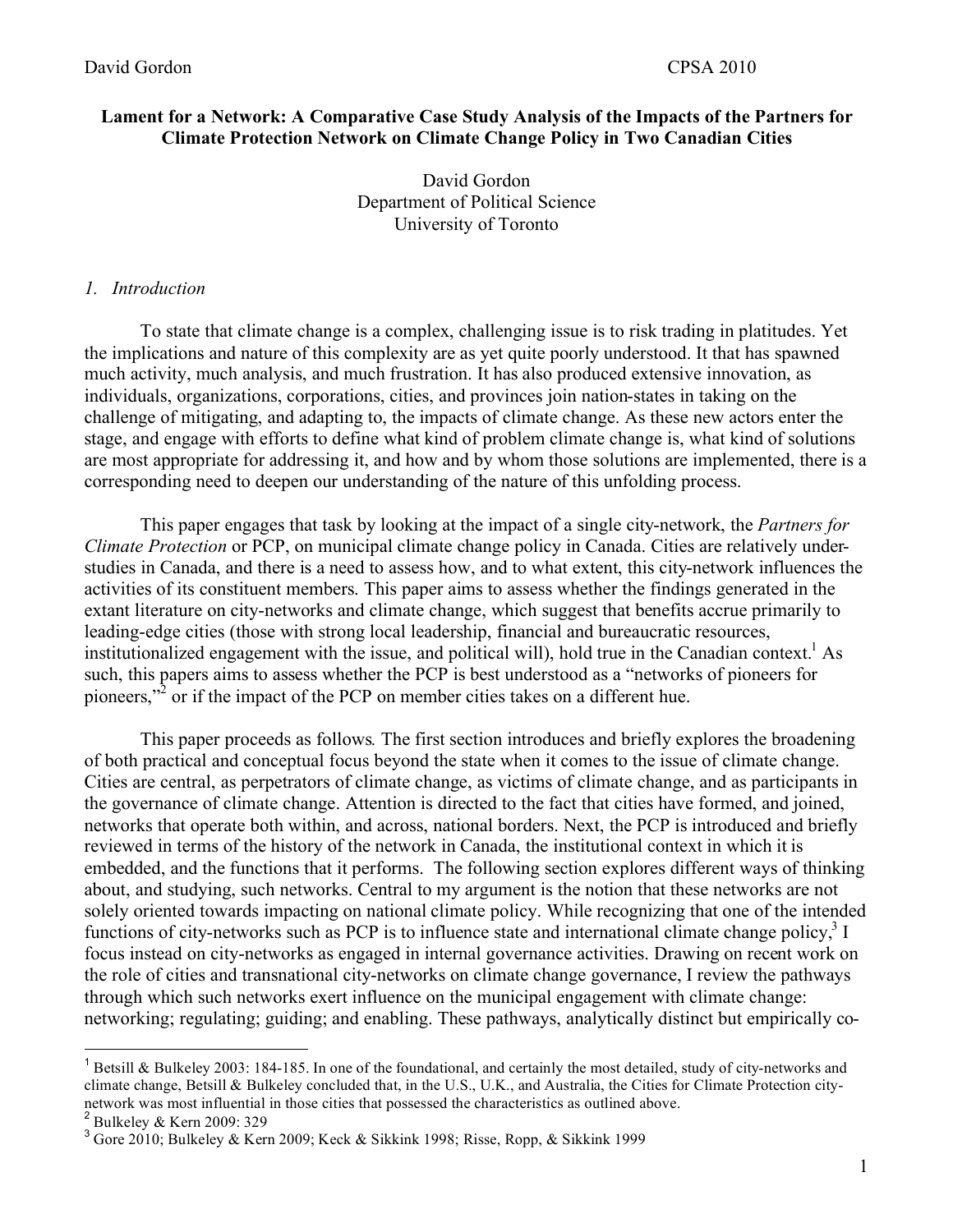existing and typically overlapping, offer a means of conceptualizing the different ways that citynetworks can exert influence on the interests and actions of their constituent members. The fourth section applies this framework to two case studies in order to explore how, and how much, the PCP has impacted on local climate policy in two members cities: Winnipeg and Toronto. Drawing on primary document analysis and interviews, I develop a picture of the impact of the PCP in these two cities and the particular pathways of influence that are most utilized. The paper concludes with some thoughts regarding avenues along which this research can be extended, and proposes some possible implications for climate change policy in Canada that emerge from the preceding analysis.

## *2. Shifting Attention Away from the State*

The activities and role of sub-national (states, provinces, regional governments, municipalities) actors are an increasing area of interest for practitioners, media, and analysts of climate change governance.<sup>4</sup> This shift in focus is a product of the inability of national representatives to forge binding and effective international treaties through the multilateral negotiating process operating under the UNFCCC and Kyoto Protocol frameworks, the innovative efforts to fill this governance void undertaken by a host of sub-national (and non-state) actors, and the functional interdependencies created by the "wicked"<sup>5</sup> nature of the issue.<sup>6</sup> Among practitioners and policy-makers, cities have emerged as a key element in national, regional, and international climate change initiatives. Intergovernmental organizations including the OECD,<sup>7</sup> the World Bank,<sup>8</sup> and various UN agencies<sup>9</sup> as well as nongovernmental organizations including the Carbon Disclosure Project,<sup>10</sup> and the Rockefeller Foundation<sup>11</sup> have developed programs aimed specifically at leveraging and increasing municipal climate change policy opportunities. The academic literature is working to catch up with this dynamic and unfolding phenomenon, and as such is beginning to grapple with the role of cities and city-networks in the global, national, and local governance of climate change.<sup>12</sup>

In Canada, attention paid to sub-national actors has been focused primarily on the activities of Provincial climate change plans and policies, which range from dedicated tax instruments (BC, Quebec), renewable energy incentives (ON, BC), clean energy production and export (MB, Quebec), and the creation of regional emissions reduction initiatives (WCI, MGGA, RGGI), autonomously from federal climate change policy and strategy.13 Much less attention has been paid to the activities of Canadian cities as they have stepped into the governance void created by federal inactivity on the climate change file.<sup>14</sup> This lack of attention is a product of many different factors including the jurisdictional weakness

- <sup>9</sup> UN-Habitat Cities in Climate Change Initiative. Available at:
- http://www.unhabitat.org/content.asp?typeid=19&catid=271&cid=6003; UNECE Climate Neutral Cities. Available at: http://www.unece.org/hlm/sessions/docs2009/CNCprogramme.htm; UNEP Campaign on Cities and Climate Change. Available at: http://www.unep.org/urban\_environment/issues/climate\_change.asp

 $\frac{1}{4}$ <sup>4</sup> Simpson 2010; Betsill & Bulkeley 2007

On climate change as a "wicked" problem see Bernstein *et al* 2007; Lazarus 2009. On "wicked" problems more generally, see Rittel & Webber 1973.

Hoffman forthcoming; Bernstein *et al* 2009; Andanova *et al* 2009

<sup>7</sup> Corfee-Morlot *et al* 2009

<sup>&</sup>lt;sup>8</sup> The Word Bank, Fifth Urban Research Symposium 2009: Cities and Climate Change: Responding to an Urgent Agenda. Papers available at: http://go.worldbank.org/P74DFSRCD0. Accessed May 24, 2010.

<sup>&</sup>lt;sup>10</sup> Carbon Disclosure Project Cities Project. Available at: https://www.cdproject.net/en-US/Programmes/Pages/overview.aspx <sup>11</sup> The Rockefeller Foundation Asian Cities Climate Change Resilience Network. Available at:

http://www.rockefellerfoundation.org/what-we-do/current-work/developing-climate-change-resilience/asian-cities-climatechange-resilience

<sup>12</sup> Betsill & Bulkeley 2003; Bernstein *et al* 2009; Hoffman forthcoming; Andanova *et al* 2009

<sup>13</sup> Rabe 2007; Marshall 2006, 2007; Boyd 2003 <sup>14</sup> Simpson *et al* 2008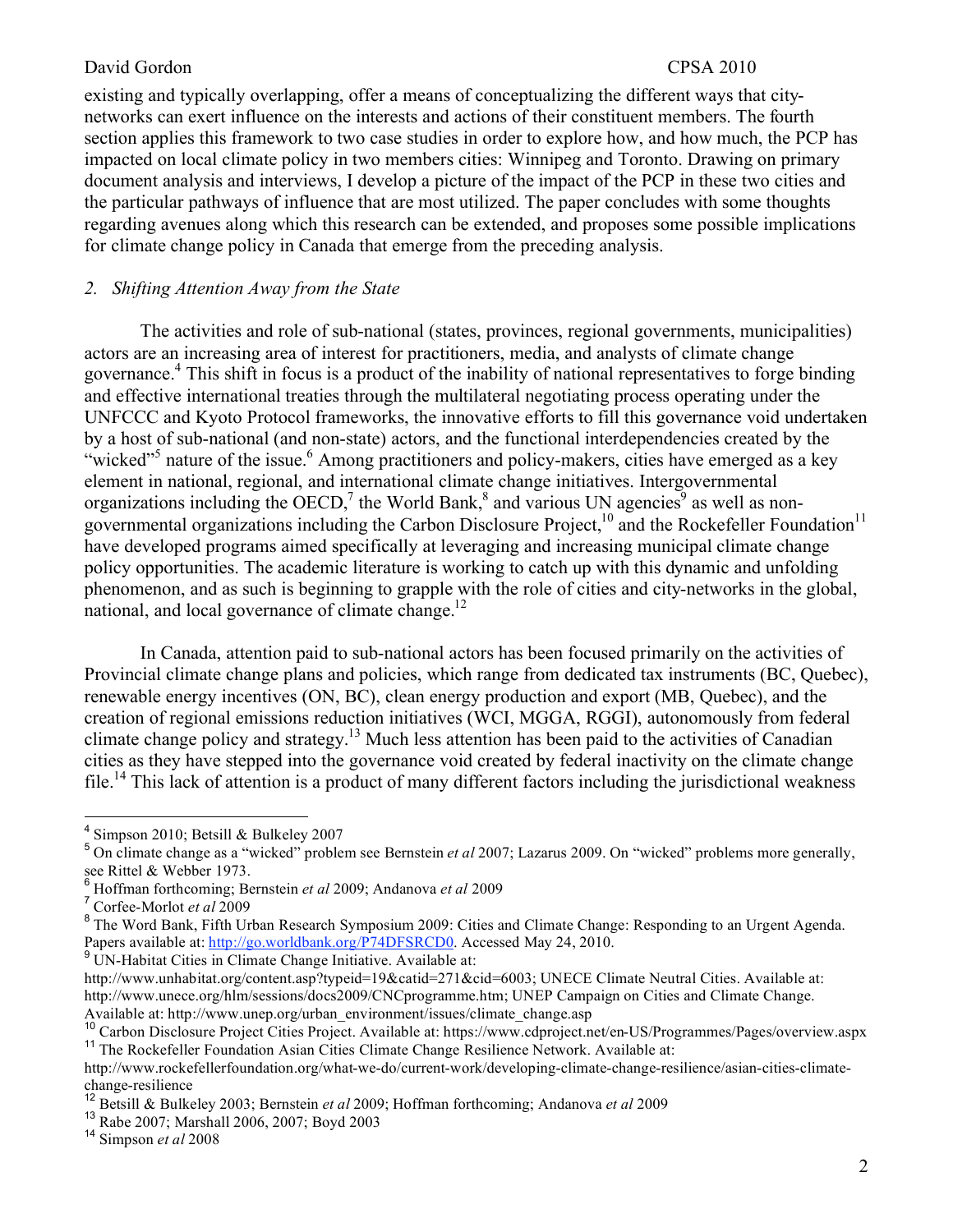of Canadian cities with the Canadian federal system, a tradition of inattention to the role and action of cities when it comes to all but local issues,<sup>15</sup> as well as the common perception of cities as policy "takers," not "makers".<sup>16</sup> Despite the strong engagement of Canadian cities with the issue of climate change, and some early academic attention,<sup>17</sup> there has been a paucity of systematic study as to why Canadian cities have engaged with climate change policy, how they have been and are engaged, and what the real and potential impacts such engagement has in terms of local reductions in emissions, local improvements in resiliency and adaptive capacity, and contribution to global climate governance broadly conceived.<sup>18</sup>

One driving force behind the increased relevance of all matters urban in nature is rooted in prevailing trends in population and demography, trends that have witnessed an enormous shift from rural to urban concentrations over the past fifty years.19 Globally, cities now account for over 50% of total world population, a number that is projected by the UN to increase to 60% by 2030.<sup>20</sup> In Canada, whereas only 19% of the population resided in urban centers at the end of the  $19<sup>th</sup>$  Century, today over 80% of the national population lives in urban agglomerations, with the vast majority of this number located in the four major Canadian urban corridors.<sup>21</sup> This has prompted one Canadian scholar to assert that, "cities [are] *the* strategic places in the global age."22 A variety of forces have driven a general process of diffusion of authority and legitimacy away from the state, including the neoliberal erosion of the welfare state, the increasing functional interdependence between the central state and other actors (sub- and non-state) produced by complex issues such as climate change, and declining confidence in the democratic institutions of the state in terms of both responsiveness and ability to respond effectively to public policy challenges. $^{23}$ 

Specific to the issue of climate change, cities are both a direct and an indirect source of emissions. Cities account for the generation of between thirty to fifty percent of all worldwide GHG emissions<sup>24</sup> and are responsible for over 60% of global energy consumption.<sup>25</sup> It is projected that by 2030 87% of all energy consumption in the US will take place in cities, 75% in the EU, and 80% in Australasia.<sup>26</sup> Furthermore, and directly related to the aforementioned trends in population and consumption activities, cities are increasingly recognized as being susceptible to the impacts of climate change. This can take the form of increased risk to vulnerable communities, damages and liability resulting from extreme weather events, and threats to infrastructure, water supply, and public health.<sup>27</sup> There is therefore both a practical and a moral foundation for increased attention on cities as they are related to climate change.<sup>28</sup>

<sup>15</sup> Gore 2010

<sup>16</sup> Sancton 2006

<sup>&</sup>lt;sup>17</sup> Harvey 1993; DeAngelo & Harvey 1998; Lambright *et al* 1996; Wilbanks & Kates 1999<br><sup>18</sup> For recent efforts to address this gap, see Gore & Robinson 2005; Gore & Robinson 2000

<sup>&</sup>lt;sup>18</sup> For recent efforts to address this gap, see Gore & Robinson 2005; Gore & Robinson 2009; Gore 2010 <sup>19</sup> Satterthwaite 2007

 $^{20}$  IEA 2008: 179.<br><sup>21</sup> Human Resource

<sup>21</sup> Human Resources and Skills Development Canada, Government of Canada. Availabe at: http://www4.hrsdc.gc.ca/.3ndic.1t.4r@-eng.jsp?iid=34#M\_2. Accessed 10 May 2010<br><sup>22</sup> Bradford 2004: 2<br><sup>23</sup> Hooghe & Marks 2003

<sup>&</sup>lt;sup>24</sup> Gore & Robinson 2005; See also Lindseth 2004: 325. Dodman & Satterthwaite 2009: 12

<sup>25</sup> IEA 2008: 179

 $\frac{26}{27}$  IEA 2008: 179<br>
<sup>27</sup> IPCC 2007: 48, 50, 53

<sup>&</sup>lt;sup>28</sup> For an explicit treatment of the moral argument regarding action at the local level see Donald A. Brown. 2008. *Local and Regional Governments' Ethical Responsibility to Reduce Greenhouse Gas Emissions: the Case of Pennsylvania.* Climate Ethics website. Available at: http://climateethics.org/?p=34. Accessed May 15, 2010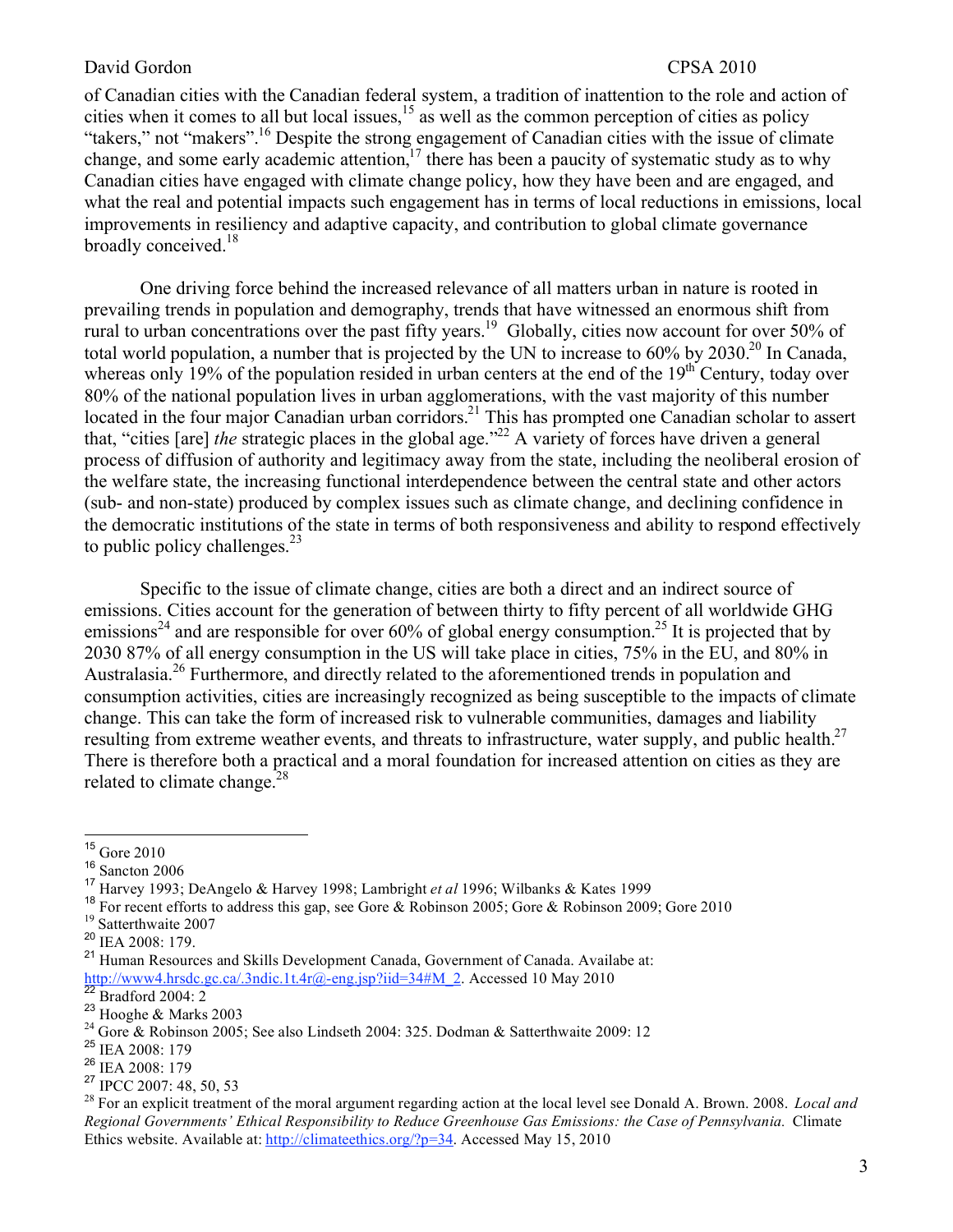The case can quite reasonably be made, therefore, that cities are important as both contributors to, and victims of, climate change.<sup>29</sup> The question, though, still begs to be asked as to whether and how cities matter when it comes to the *governance* of climate change. In response to whether cities matter as governance actors, there are two justifications commonly offered to support this notion. The first is that cities possess, in general terms, a set of jurisdictional capacities and responsibilities that relate to altering energy use and consumption, reducing GHG emissions, and increasing local adaptive capacity.<sup>30</sup> The broad set of generally agreed upon levers that cities (to varying degrees depending on context) have at their disposal include: land-use planning, waste disposal, transportation supply and demand, zoning/built landscape regulation, energy production and supply, and local infrastructure.<sup>31</sup> In addition, it has also been suggested that cities are important due to their close connection with civil society, which may enable them to instigate the broad behavioural changes deemed to be necessary to reduce emissions to the necessary trajectory. $32$ 

There is another compelling reason to explore the role of cities in the governance of climate change: they are doing it! Despite expectations that cities, being subject to the dictates of electoral politics and facing a cost-benefit calculus heavily skewed along both temporal and spatial scales towards inaction, should be expected to free ride, a large number of them are taking action.<sup>33</sup> Kousky and Schneider have made this case in the U.S.,  $34$  as have Gore and Robinson in Canada.<sup>35</sup> Such findings have been refined in follow-on studies, increasing awareness of the specific conditions favourable to local climate policy action.<sup>36</sup> As local policy actors have shifted from asking "should we do anything" about climate change to asking "what kind of action should we take,"37 there is a corresponding need for scholars to stop asking "whether" cities matter to thinking about "how" they matter. When it comes to addressing the question as to *how* cities matter as governance actors, it is essential to further appreciate that cities are not acting solely, or most often, in isolation but rather are interacting in and through networks formed both within and across national borders.

### *3. The Partners for Climate Protection (PCP) city-network*

The roots of the PCP stretch back to 1993 when the Urban CO2 Project operated by ICLEI (the International Council for Local Environmental Initiative) was transformed into the Cities for Climate Protection program, leading to the formation of specific policy programs, services, and dedicated staffing. The PCP, as a Canadian iteration of the international CCP network, was officially formed in 1998 through the merging of CCP-Canada and the Federation of Canadian Municipalities (FCM) 20% Club.38 The PCP is a partnership between the FCM and ICLEI, in which FCM has the lead role on dayto-day operations, policy development, government relations and funding, while ICLEI provides international linkages, technical support, and the broad framework of targets and methodology for the

38 FCM 2004: 12.

<sup>&</sup>lt;sup>29</sup> Cavin *et al* 2009<br><sup>30</sup> Harvey 1993; Deangelo & Harvey 1998; Lambright *et al* 1996; Wilbanks & Kates *1999*; Kousky & Schneider 2003; Betsill & Bulkeley 2003: 2<br> $^{31}$  Bulkeley 2003: 2

<sup>&</sup>lt;sup>31</sup> Bulkeley *et al* 2009; Gore 2010; Betsill & Bulkeley 2003<br><sup>32</sup> Moser & Dilling 2007<br><sup>33</sup> Kousky & Schneider 2003: 2.

<sup>34</sup> Ibid: 3.

<sup>35</sup> Gore & Robinson 2005: 107.

<sup>&</sup>lt;sup>36</sup> Zahran *et al* 2008 have done work on this in the U.S. but nothing similar has as of yet been carried out in Canada to my knowledge.

<sup>37</sup> Selin & VanDeveer 2007: 17.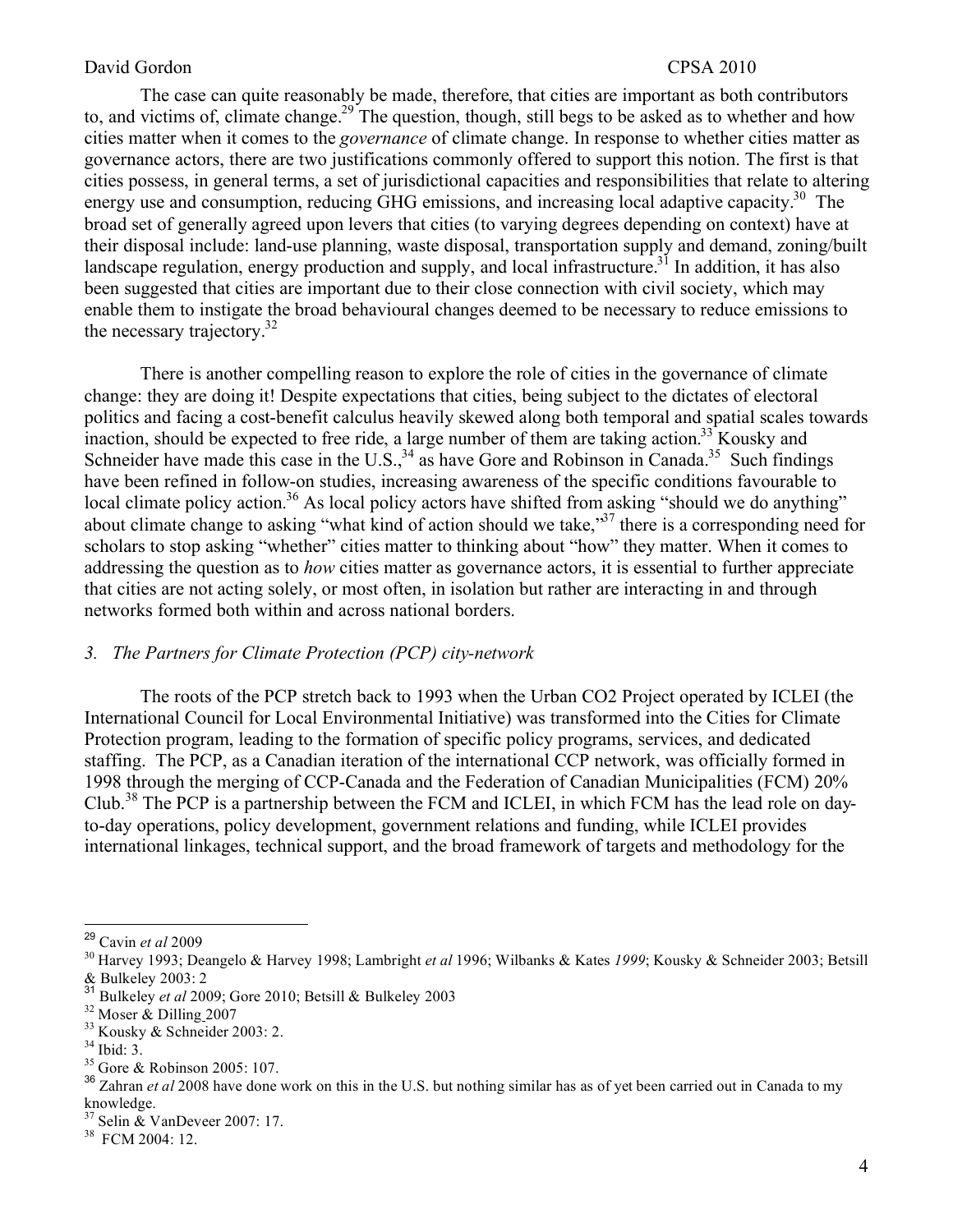program.39 Funding for the PCP is derived from the Green Municipal Fund (GMF), a federally funded pool of money administered by FCM that is intended to provide capacity-building loans and grants to municipal governments in order to foster sustainable municipal development in Canada.<sup>40</sup> The PCP, as of April 2010, has membership of 203 Canadian municipalities, accounting for over 78% of Canada's population and exerting control, whether direct or indirect, over more than 50% of Canadian GHG emissions.<sup>41</sup> The broader international CCP network has, as of April 2010, grown to a membership of over 1000 municipalities, spanning six continents, and features operational networks in the United States, Australia, Europe, Japan, Latin America, Mexico, New Zealand, South Africa, South Asia, and Southeast Asia in addition to the Canadian network.<sup>42</sup>

The PCP program, following the CCP template, is built upon the provision of three core functions: target setting, technical support, and network building. The first function of the PCP is to establish a framework of emissions reduction targets, which member communities commit to achieving upon joining the network. The current target for PCP members is a reduction of corporate emissions (resulting from civic operations) by 20% below 2000 levels and a reduction of community emissions by  $6\%$  below 2000 levels within 10 years of joining the network.<sup>43</sup> This separation between corporate and community emissions is intended to provide a wedge to encourage, and enable, municipal government emissions reduction efforts. However, the PCP has significantly decreased the profile of target commitments for its members (there are no mentions of target requirements on the PCP website nor in any PCP promotional material) and has no enforcement or compliance mechanisms in place to police target attainment. Nor does the PCP have the capacity to monitor member performance should it wish to attempt to enforce commitments. These material factors are intermingled with an ethos within the PCP that it has an identify as an early action enabler, and interviews with ICLEI and PCP staff revealed that there is a conscious motivation on the part of the PCP to keep those initial barriers as low as possible, in order to foster as broad an engagement as possible while adopting an identity of being an "entry level kind of program."<sup>44</sup>

The second activity undertaken by the PCP is in the provision of technical assistance and support activities to member municipalities. These efforts are embodied in the five-milestone framework for emissions reductions utilized by the PCP, which all member municipalities adopt in their efforts to develop a policy response.<sup>45</sup> These milestones provide a generic framework for member cities, taking them through emissions inventory development, through goal setting and plan development, and ending with plan implementation and review. <sup>46</sup> The actual five milestones are: create a GHG inventory; set emission reduction targets; develop a local action

 $39$  FCM "About Partners for Climate Protection." Available at:  $\frac{http://www.sustainable communities.fcm.ca/Partners-for-  
Climate-Protection/. Accessed 16 Mav 2010$ 

<sup>&</sup>lt;sup>201</sup> FCM "The Green Municipal Fund." Available at: http://www.sustainablecommunities.fcm.ca/GMF/. Accessed 16 May 2010. The GMF was created as a means of allowing the Federal government to by-pass the traditional taboo regarding direct federal-municipal funding. It was endowed with an initial contribution of \$550 Million. 41 EnviroEconomics 2009: 5; FCM "PCP Members and Milestone Status" Available at:

http://www.sustainablecommunities.fcm.ca/Partners-for-Climate-Protection/Milestone\_Status.asp. Accessed 16 May 2010. See also Robinson & Gore 2005

<sup>&</sup>lt;sup>42</sup> International Council for Local Environmental Initiatives, "Cities for Climate Change Program." Available at:

http://www.iclei.org/index.php?id=10829</u>. Accessed 10 May 2010<br><sup>43</sup> FCM "*PCP Sample Council Resolution*. Available at: http://www.sustainablecommunities.fcm.ca/Partners-for-Climate-Protection/Toolkit.asp. Accessed 16 May 2010.<br><sup>44</sup> Interview conducted March 31, 2010

<sup>&</sup>lt;sup>45</sup> This approach is quite pervasive, and can be seen to have influenced those cities that are not PCP members. As an example, see the City of Vaughan Community Sustainability Plan April 2009. Available at: http://www.vaughantomorrow.ca/EMP/index.html. Accessed May 20, 2010. 46 FCM 2005: 11.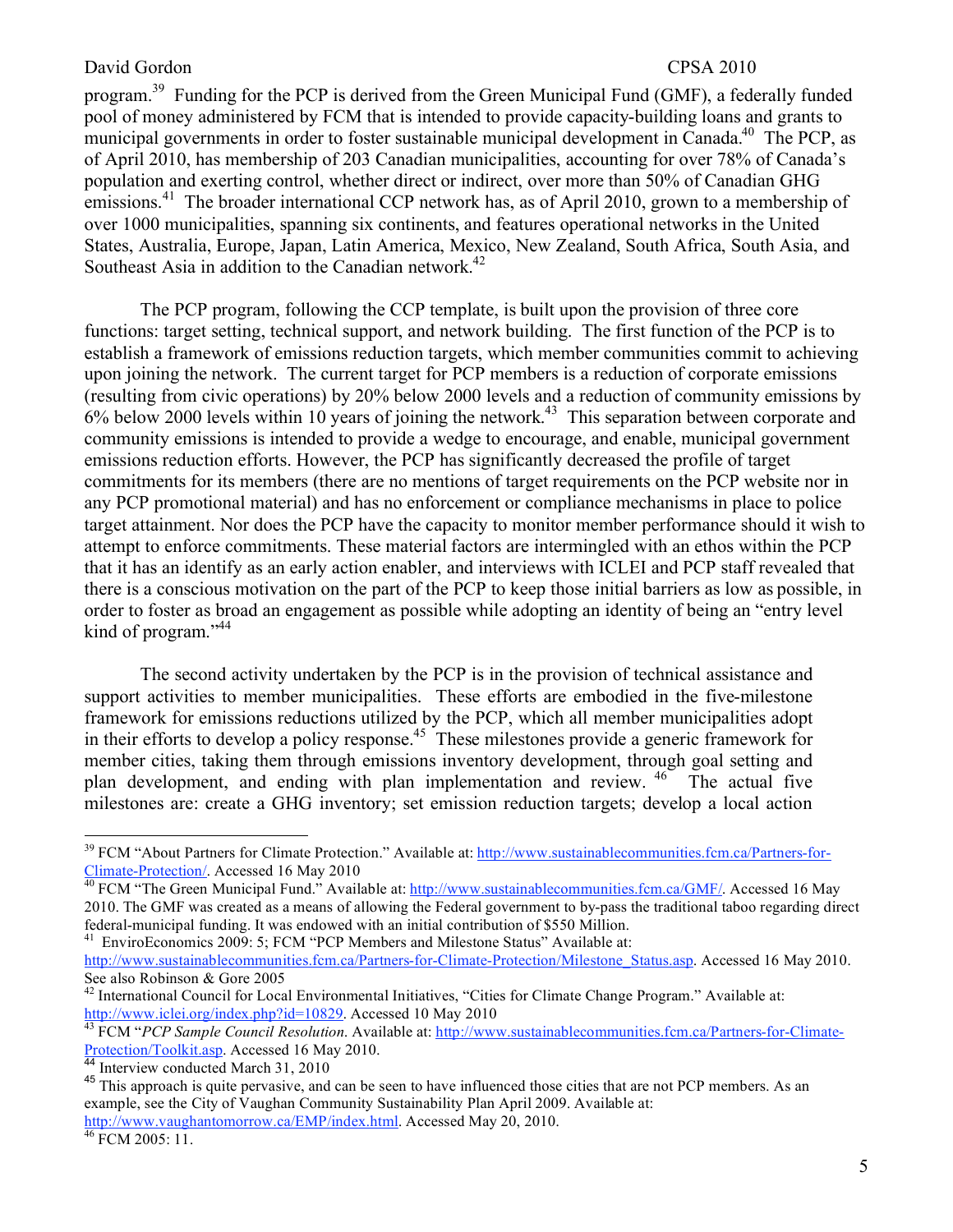plan; implement the plan; and monitor progress and report results. In support of this framework, the PCP provides a number of technical tools. Among these are an emissions inventory software package, emissions calculation coefficients and a set of protocols for completing a GHG inventory.<sup>47</sup> As well, the PCP supplies a set of support documents, including among others a *Quick Action Guide* for municipal policy actors that outlines the top twenty cost-effective activities that local governments can enact, *The Business Case for GHG Reductions*, which connects fiscal savings to climate change policies, and a *Model Climate Change Action Plan*, which provides a template for local policy actors to guide the process of developing a local action plan.<sup>48</sup> All of these documents and tools are aimed at assisting local policy actors in the development of policies and local emissions reduction plans, and place a strong emphasis on overcoming initial information deficiencies and linking climate change policy to local concerns, most evidently to the potential for local cost-savings. Furthermore, the PCP conducts workshops for local policy actors, and provides day-to-day technical support to member municipalities. Examples of such activities include issue or sector specific webinars, the *Sustainable Communities Orientation Workshop* for new members, and technical support for members regarding PCP protocols and software, data collection, emission inventory preparation, and target setting.<sup>49</sup>

The final core activity of the PCP is creating network linkages between member municipalities. The PCP aims to be a network that, in the words of one interviewee, allows "municipalities [to help] themselves. By providing a conduit for a guy in Winnipeg to talk to a guy in Calgary, we're providing a significant benefit – that's important stuff. We're kind of like the center of the wheel."<sup>50</sup> When asked to quantify the nature of these networking activities, the respondent commented that,

…first and foremost the PCP acts as a network, to share experiences and contacts between municipalities. So if municipality A is experiencing a challenge, then one of the easiest things we can do is get them in touch with municipality B and municipality C, who have experienced something similar, and just let the peers communicate together. If we don't have the solution, then somebody else in the field probably does.<sup>51</sup>

This networking function, which one would expect to be central to a city-*network*, receives little mention on either the PCP website or in annual reports.

## *4. Cities and City-Networks*

The emergence of city-networks such as the PCP points to the need for increased attention not only to cities, but to the activities and impacts of city-networks, but how best to go about this task? Networks have garnered increasing levels of attention over the past several decades both as practical tools for policy-making and implementation and from the scholarly community striving to understand evolving political practices as well as the implications they hold for traditional concerns over the

 <sup>47</sup> FCM, *GHG Inventory Quantification Support Spreadsheet; Electricity Coefficients Update for Inventory Quantification Support Spreadsheet*; *CCP/PCP Protocols for Completing a GHG Inventory*; and, *Estimated Inventory Guide.* Available at:

http://sustainablecommunities.fcm.ca/Partners-for-Climate-Protection/Toolkit.asp. Accessed May 15, 2010.<br><sup>48</sup> The documents cited, as well as all other support documents available to PCP members, are all available for down http://sustainablecommunities.fcm.ca/Partners-for-Climate-Protection/Toolkit.asp. Accessed May 20, 2010.<br><sup>49</sup> FCM 2005: 13-14.<br><sup>50</sup> Interview conducted February 28, 2008.

<sup>&</sup>lt;sup>51</sup> Interview conducted February 28, 2008.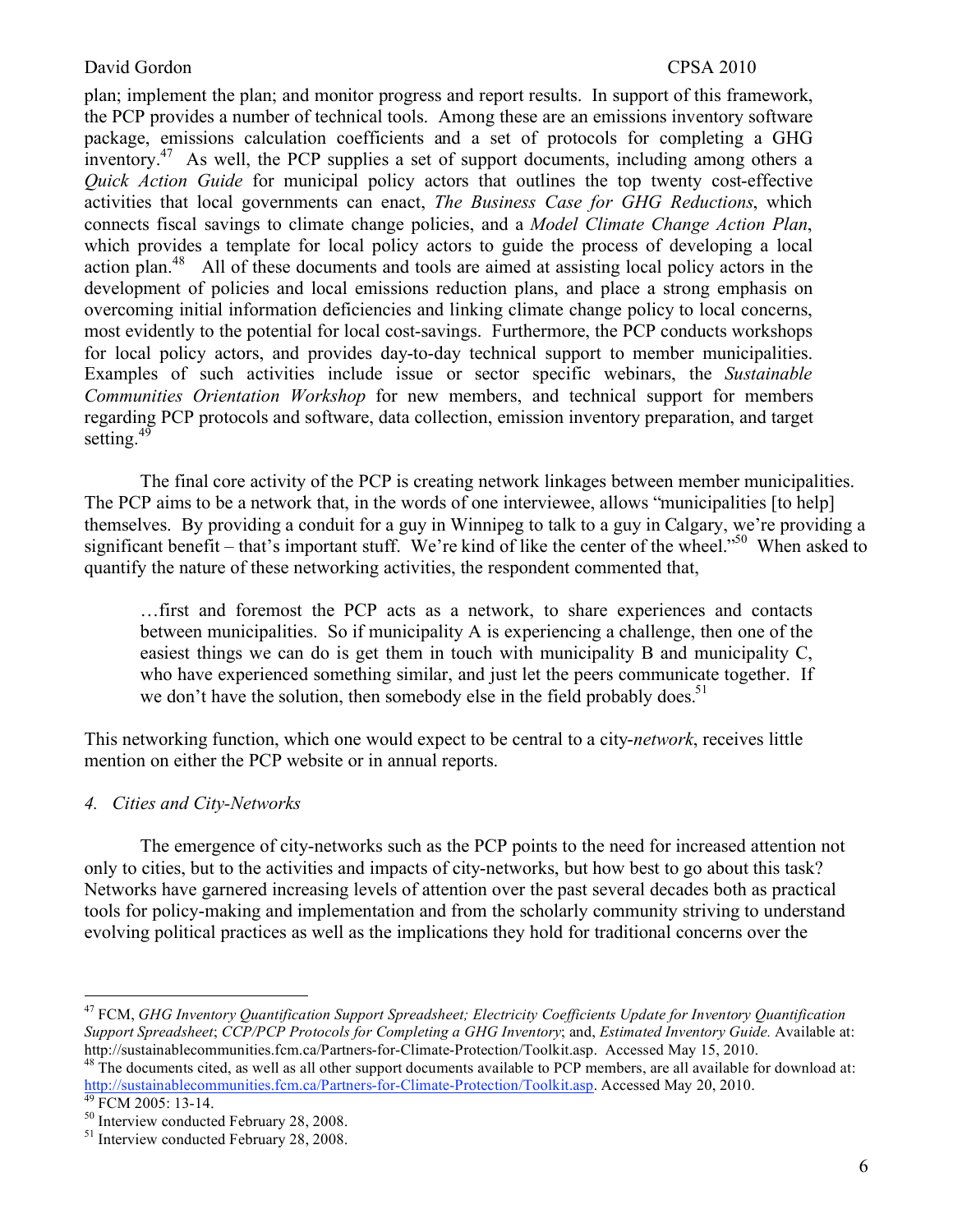governance legitimacy and effectiveness.<sup>52</sup> Networks have proliferated in response to the increasing complexity of governance resulting from a host of secular trends that have rendered traditional boundaries between and within states blurred, and have increased levels of interdependence between state and non-state actors. Network theorizing in political science emerged as a means of illuminating the new ways in which policy problems were being put on the agenda, and on how policy responses were being developed and implemented. This body of theory has contributed enormously to contemporary thinking about the inter-relationships between state and non-state actors, moving the conceptual language beyond pluralism and corporatism as the sole archetypes of state-society relations and creating space for thinking about the different ways in which societal actors are integrated into governance processes. Policy networks as such as conceptualized as, "structures that regulate the interactions of state and civil society actors in the governance process.<sup> $53$ </sup> From this vantage point, policy networks are conceived of as being composed of various interest groups (whether civil societybased or private sector) organized around a particular government department, with attention focused on the manner in which they organize state-society relations, and the extent to which non-state actors are able to exert influence on state policy through agenda setting, policy design, and policy implementation.54 Such networks are typically issue-oriented, and involve varying levels of cooperation and conflict depending upon the relative power relationship between the government department and the other actors.<sup>55</sup> This state-centrism has moved along with policy network analyses as they have been applied in varying contexts, from transnational advocacy networks,<sup>56</sup> to epistemic communities,<sup>57</sup> to the transnational networks of government bureaucrats.58 And this approach can be seen applied to the activities of city-networks in terms of the extent to which they exert an influence on national climate change policy.<sup>59</sup>

But is this the best way to theorize and think about city-networks? While the policy network approach brings much into the light, it simultaneously renders a great deal to the shadows.<sup>60</sup> One of the problems with applying this approach is that it mischaracterizes the nature of city-networks themselves by assigning them a singular function. City-networks, I argue, are *both* advocacy networks and governance networks.61 Governance as the terms is used here is conceived of broadly as the act of "steering" through the creation and implementation of rules and rule-systems oriented towards maintaining order and producing common goods.<sup>62</sup> The concept of "steering" is one that is central to the concept of governance. Networks must "steer" since they typically lack the formal power associated with hierarchical authority structures to compel, or threaten to compel, member compliance.<sup>63</sup> They engage in what Hajer refers to as "making policy without a polity."64 The primary distinction from the policy network literature is the notion that networks may also be sites of governance despite the absence of the formal political authority that is accorded to the nation-state. They may create rules, broadly

<sup>&</sup>lt;sup>52</sup> There is also a more abstract literature on networks as specific and discrete modes of coordination, as compared with hierarchies and markets. In this sense, markets are distinct due to the manner in which they rely on social relationships, extended interactions based on reciprocity, and purposive reason-based coordination. See for example Thompson 2003; Powell 1990.

<sup>53</sup> Montpetit 2003: 4; see also Howlett 2002

<sup>&</sup>lt;sup>54</sup> Coleman & Skogstad 1990; Atkinson & Coleman 1992; Howlett 2002<sup>55</sup> Montpetit 2003: 44

<sup>&</sup>lt;sup>56</sup> Keck & Sikkink 1998; Risse, Ropp, & Sikkink 1999<br><sup>57</sup> Haas 1992

<sup>&</sup>lt;sup>58</sup> Slaughter 2004<br><sup>59</sup> Gore 2010<br><sup>60</sup> Bulkeley & Kern 2009: 313-314

<sup>&</sup>lt;sup>61</sup> Betsill & Bulkeley 2003: 30; Bulkeley & Kern 2009: 310<br><sup>62</sup> Andepeys et al. 2000: 55

<sup>&</sup>lt;sup>62</sup> Andanova *et al* 2009: 55<br><sup>63</sup> Andanova *et al* 2009: 55:

<sup>63</sup> Andanova *et al* 2009: 55; Rosenau 1997

<sup>&</sup>lt;sup>64</sup> Hajer 2003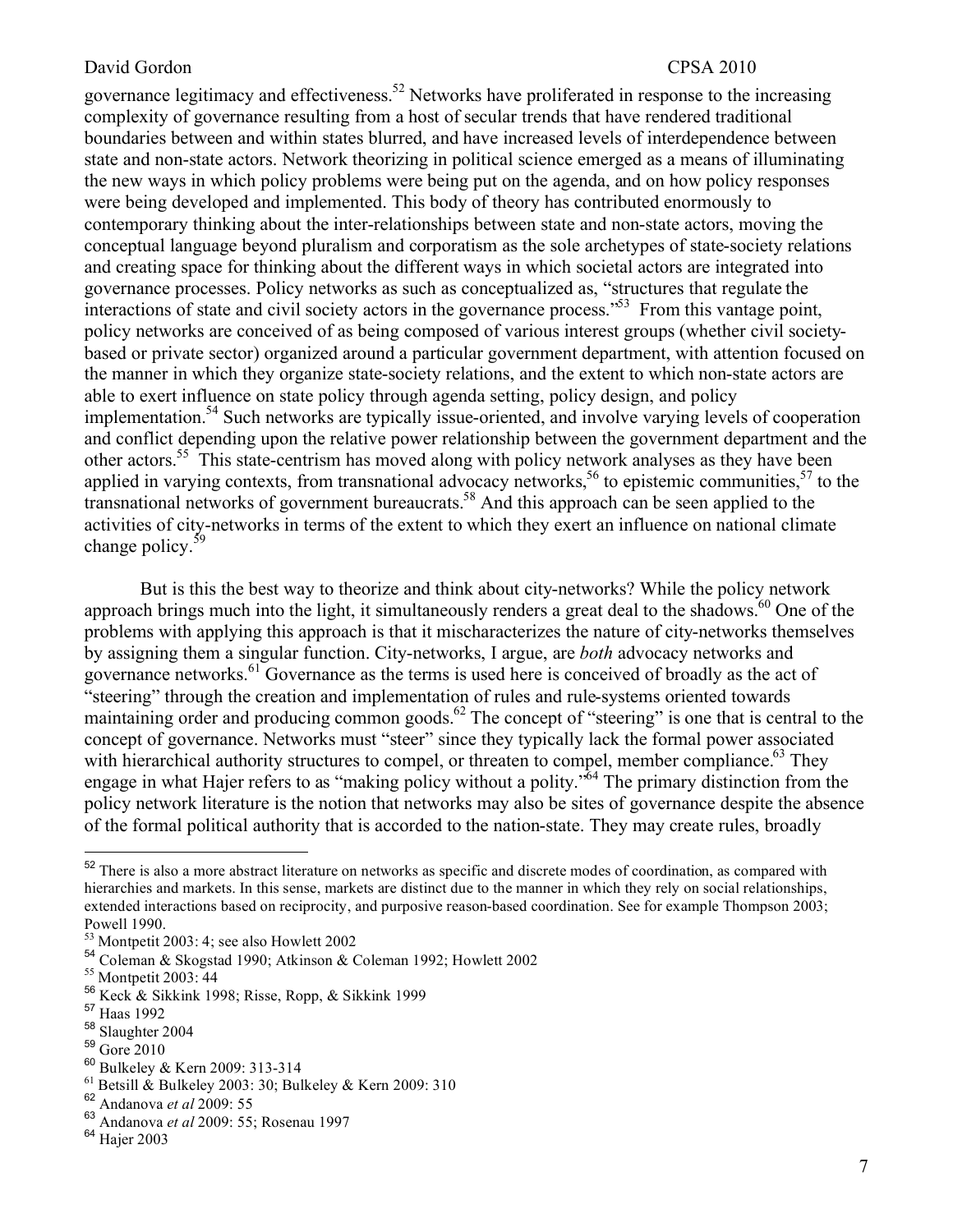understood, that shape the actions of their constituent members. To paraphrase IR scholar John Ruggie, one does not have to imagine such non-state actors and institutions as *replacing* states in order to accept their capacity to enter the playing field and exert an impact on the game.<sup>65</sup> In the context of climate change, it is clear that there is a need to identify and examine all of the various contexts in which actors are engaging in efforts to understand and define the nature of the problem and the accompanying set of appropriate responses, and to develop, implement, and disseminate policy solutions. Attention must be paid to the "constellation of authoritative rules, institutions, and practices by means of which any collectivity manages its affairs.<sup>"66</sup> In other words, "a concern for governance should direct our attention to the mechanisms by which steering occurs as well as the particular social relations that enable governing to take place."<sup>67</sup>

There has been in recent years a shift in this direction in the study of city-networks, defined broadly as coalitions of municipal actors operating either within (national city-networks) or across national borders (transnational municipal networks or TMN's), in an effort to better understand the activities and impacts of these new institutions. Attention has been directed towards the increasing number of city-networks operating in the area of climate change. The Cities for Climate Protection (CCP) international network and various national/regional iterations (PCP, CCP-Australia, CCP-NZ, CCP-USA, CCP-Japan, and others), the Clinton Climate Initiative C40, Energie-Cites, Climate Alliance, and The EU Covenant of Mayors, among others, have garnered research attention.<sup>68</sup> Analyses of these networks are grounded in the notion that they are part of an evolving system of national and global governance operating in the issue area of climate change. Starting from a broad understanding of governance as a process that "takes place through systems of rule in which an institution or actor influences or controls the behaviour of others,<sup> $569$ </sup> city-networks are examined in terms of the means through which they attempt to, and do, exert influence over their members, and in terms of the impact of such actions.

City-networks act as both non-state actors engaged in externally-oriented governance activities (including advocacy and lobbying aimed at national and international actors, as well as interaction with various networks, city and otherwise, creating and implementing rules related to climate change) as well as institutions engaged in internal governance activities (such as setting rules, building capacity, and guiding interests and activities of member cities).<sup>70</sup> This paper brackets out the externally oriented activities to focus specifically on the ways in which city-networks such as the PCP attempt to exert influence on the identities, interests, and actions of their constituent members. Building from the extant literature on modes of governance associated with non-nation state actors, four governance functions through which networks influence or "steering" their constituent members have been identified. These governance functions are: networking; enabling; guiding; and, regulating.<sup>71</sup>

Governance through *networking* is premised on the creation of links between multiple and disparate constituent members, links that allow for the free flow of information, knowledge, expertise, and ideas. "Steering" through networking takes place through the process of connecting various actors and forging the pathways along which norms and ideas regarding how to understand, and respond to,

 $^{69}$  Betsill & Bulkeley 2003: 14<br><sup>70</sup> Bulkeley & Kern 2009: 319

<sup>65</sup> Ruggie 1993, 2004 <sup>66</sup> Ruggie 2004: 504 <sup>67</sup> Andanova *et al* 2009: 56

<sup>68</sup> Bulkeley *et al* 2009; Schroeder & Bulkeley 2008; Hoffman forthcoming; Davies 2005; Bulkeley & Kern 2004, 2009; Lindseth 2004; Toly 2008; Betsill & Bulkeley 2003, 2004

<sup>&</sup>lt;sup>71</sup> These categories are inspired and informed by recent works from Selin & VanDeveer 2007, 2009: 313-316; Andanova *et al* 2009; Bulkeley *et al* 2009; Alber & Kern 2008; Hoffman forthcoming.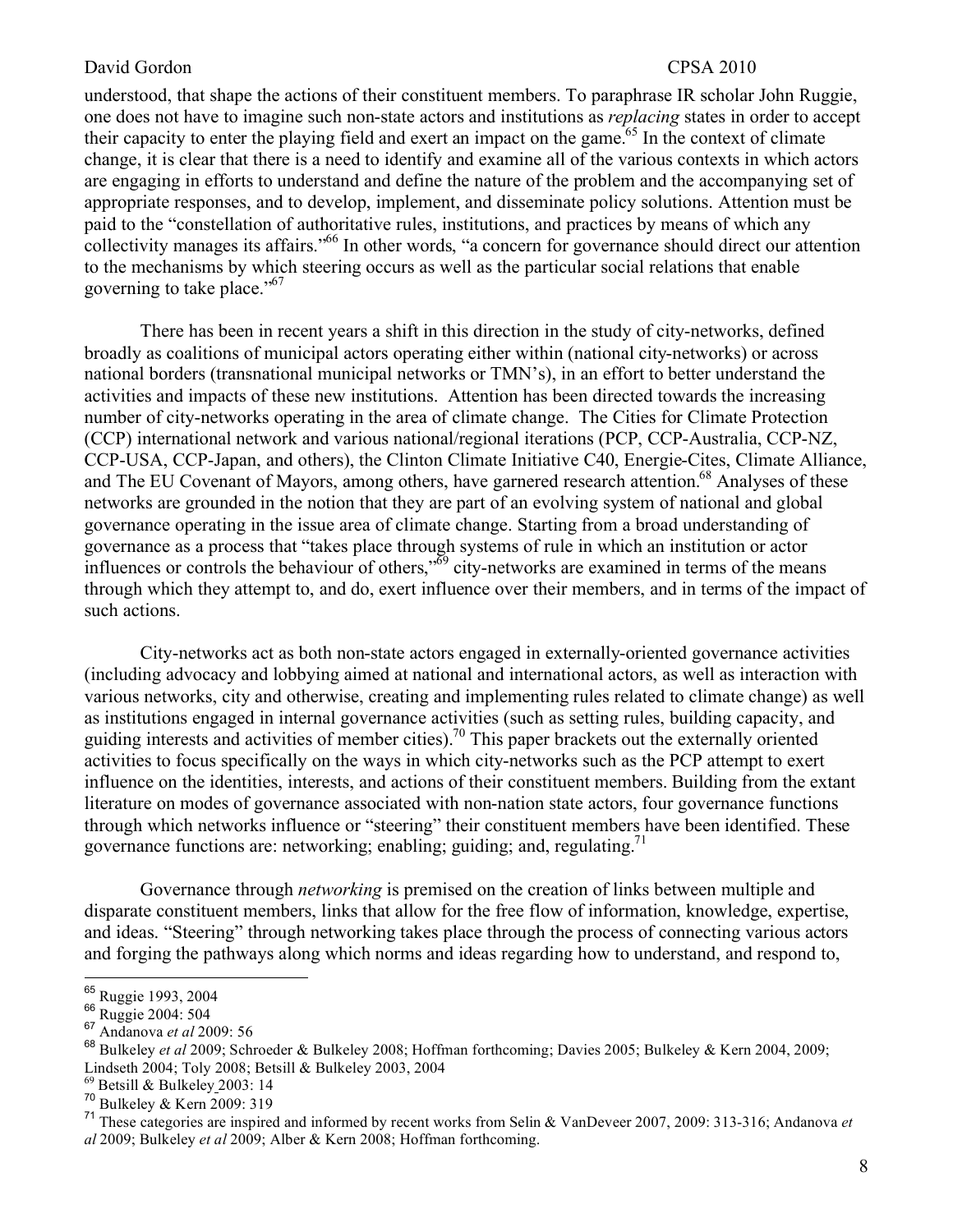policy challenges like climate change.<sup>72</sup> The key aspect of networking that takes it from being a descriptive term that captures what networks like the PCP do, and makes it a governance activity in which networks like PCP engage, is that it involves the purposive creation of communities that are engaged in similar activities or that share similar concerns.<sup>73</sup> In this sense, networking captures the efforts undertaken by city-networks such as the PCP to create the relational infrastructure along which increased flows of information and ideas can travel between members. There is also an agential aspect to networking that goes beyond the creation of relational infrastructure. Networks may be, to greater or lesser degrees, active in terms of pushing, pulling, or facilitating the flow of information along passageways.74 The extent to which such information flows exert a "steering" effect on the actions of constituent network members is a question that must be addressed empirically.

Governance through *guiding* involves the generation and dissemination of ideas amongst constituent network members, ideas as to how to understand and define the policy issue at hand, what actions such definitions authorize, and what actions are appropriate to responding to the problem.<sup>15</sup> Networks engage in efforts to shift understandings of what kind of problem climate change is, and who should participate in the policy response.<sup>76</sup> This dynamic is clearly evident in the manner in which Senate legislation on climate change has recently evolved in the United States. As norms regarding the appropriate role of the market in allocating resources have shifted following the collapse of the housing and broader credit market, and as public anger over misdeeds and questionable practices on Wall Street have been brought to light, the definition of climate change as a problem most effectively addressed through market mechanisms has been strongly challenged. Whether this shift is permanent and "cap  $\&$ trade is dead" or there is merely a need to shift the rhetoric until populist anger subsides, is an interesting and ongoing question.<sup>77</sup> In the case at hand, the PCP has clearly engaged in a challenge to the dominant norm regarding which political actors are expected to participate in the policy response to climate change. The PCP, along with other city-networks, has attempted to re-frame the policy issue of climate change from a global issue requiring multi-lateral negotiations between nation-states to one that is directly relevant to municipal governments.<sup>78</sup> Constructing norms is an explicit means of "steering" constituent members, to the extent that they are effectively socialized. Again, this is a question that must be rendered subject to empirical testing.

Governance through *regulating* consists of the most traditionally state-associated type of governance activity undertaken by networks. As Andanova *et al* note, "traditionally, the capacity to set rules and generate compliance is equated with a hierarchical, sovereign form of power backed by (the threat of) sanction.<sup>79</sup> However, the lack of coercive power does not necessarily equate to an inability to establish rules, and to have constituent members abide by them. Rules are authoritative when they are perceived to be legitimate by those to whom they apply.<sup>80</sup> Rules may be followed even when such adherence is voluntary. City-networks such as the PCP engage in rule-making when they establish target emission reductions for constituent members. Despite the lack of formal coercive capacity, networks

<sup>&</sup>lt;sup>72</sup> Selin & VanDeveer 2009: 315<br><sup>73</sup> Hoffman forthcoming.

<sup>74</sup> Andanova *et al* 2009: 64; Selin & VanDeveer 2009: 315

<sup>75</sup> Andanova *et al* 2009: 65

<sup>&</sup>lt;sup>76</sup> Hoffman 2005; Selin & VanDeveer 2009: 315

 $\frac{77}{78}$  Stavins 2010<br> $\frac{78}{8}$  Betsill & Bulkeley 2003

<sup>&</sup>lt;sup>79</sup> Andanova *et al* 2009: 65

<sup>80</sup> Rosenau 2003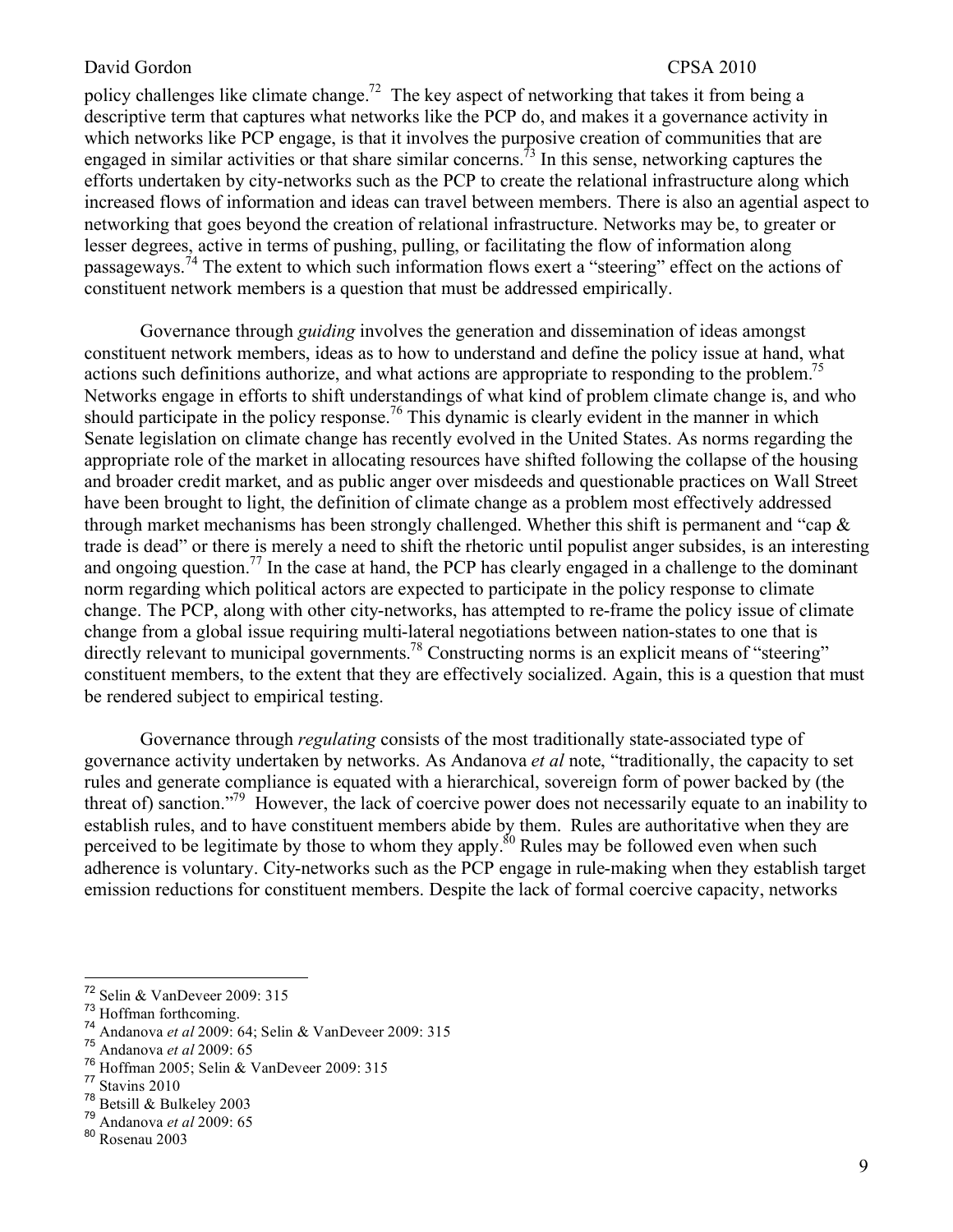may also have recourse to other modes of compliance monitoring and enforcement including publication of performance relative to network benchmarks, and certification for rule-adhering members.<sup>8</sup>

Lastly, governance through *enabling* consists of efforts to build up or enhance member capacity to develop and implement climate policy.82 Enabling may take the form of access to financial resources, technical tools and expertise, or policy planning and implementation templates or guidelines.<sup>83</sup> "Steering" occurs through the deployment of knowledge and material resources in order to facilitate or encourage constituent member action, and to shape the nature and substance of that action. In the case of the PCP, governance through enabling occurs primarily through the provision to all members of a fivemilestone climate policy framework, and is supported through the provision of tools to help constituent members calculate their emissions inventories, identify viable policy opportunities, legitimate the inclusion of climate change on the local political agenda, and provide access to financial resources to support the planning process.

There is a recognized need for more systematic study of city-networks operating across national borders, especially as regards their interactions with one another and with other governance institutions/actors, resultant points of contestation and converging interests, and in terms of possible comprehensive impacts/implications for climate change governance.<sup>84</sup> Yet there is still only a limited amount of research on the particular mechanisms through which city-networks exert influence on citymembers (and other governance actors), on the factors that constrain and enable city-networks to exert such influence, and on how these dynamics play out in a specific Canadian context.<sup>85</sup> There is value then in assessing whether, and how, findings generated to date regarding the activities and impacts of citynetworks apply in Canada. As such, this paper is oriented towards this national perspective while maintaining an eye towards how such arguments and analysis can fit into the broader picture.

## *5. Governance Impacts of the PCP – Winnipeg and Toronto*

The empirical element of this paper consists of a case study analysis of two PCP member cities: Toronto and Winnipeg. These two cities were selected for a number of reasons. First, and as mentioned at the outset of this paper, the expectation prior to undertaking research was that the PCP would conform to the operation of other national CCP networks and act primarily as a "network of pioneers for pioneers." As such, Toronto was an obvious choice as a result of its long history of policy engagement stretching back to the early 1990's, its international standing as a leader in local climate change policy, and the strongly institutionalized commitment to climate policy evident within the city bureaucracy. Additionally, Toronto possesses all of the key factors identified by Betsill & Bulkeley as contributing to the local capacity to engage in effective climate change policy and to benefit from city-network membership: local policy entrepreneurs, institutionalized engagement with climate policy, access to financial and logistical resources, and political will.<sup>86</sup> As such, Toronto was expected to provide the best

<sup>&</sup>lt;sup>81</sup> For an example of a certification strategy, see The Climate Registry's recent program to create multiple tiers of membership based on the depth of emissions cuts as verified by third party auditors. http://www.theclimateregistry.org/howto-join/membership-options/ Accessed May 20, 2010.) <sup>82</sup> Hoffman forthcoming <sup>83</sup> Andanova *et al* 2009: 65

<sup>84</sup> Schreurs 2008; Bulkeley *et al* 2009; Alber & Kern 2008; Bulkeley & Kern 2009, Betsill & Bulkeley 2007; Bernstein *et al* 2009

 $85$  Davies 2005: 21. Davies makes a similar case in justifying her study of the impact of city-networks on climate change governance in Ireland. Her comment that "empirical evaluation of these transnational climate change networks is geographically limited," is as valid for Canada as it is in the context that she makes it (Ireland).

 $86$  Betsill & Bulkeley 2003: 184-185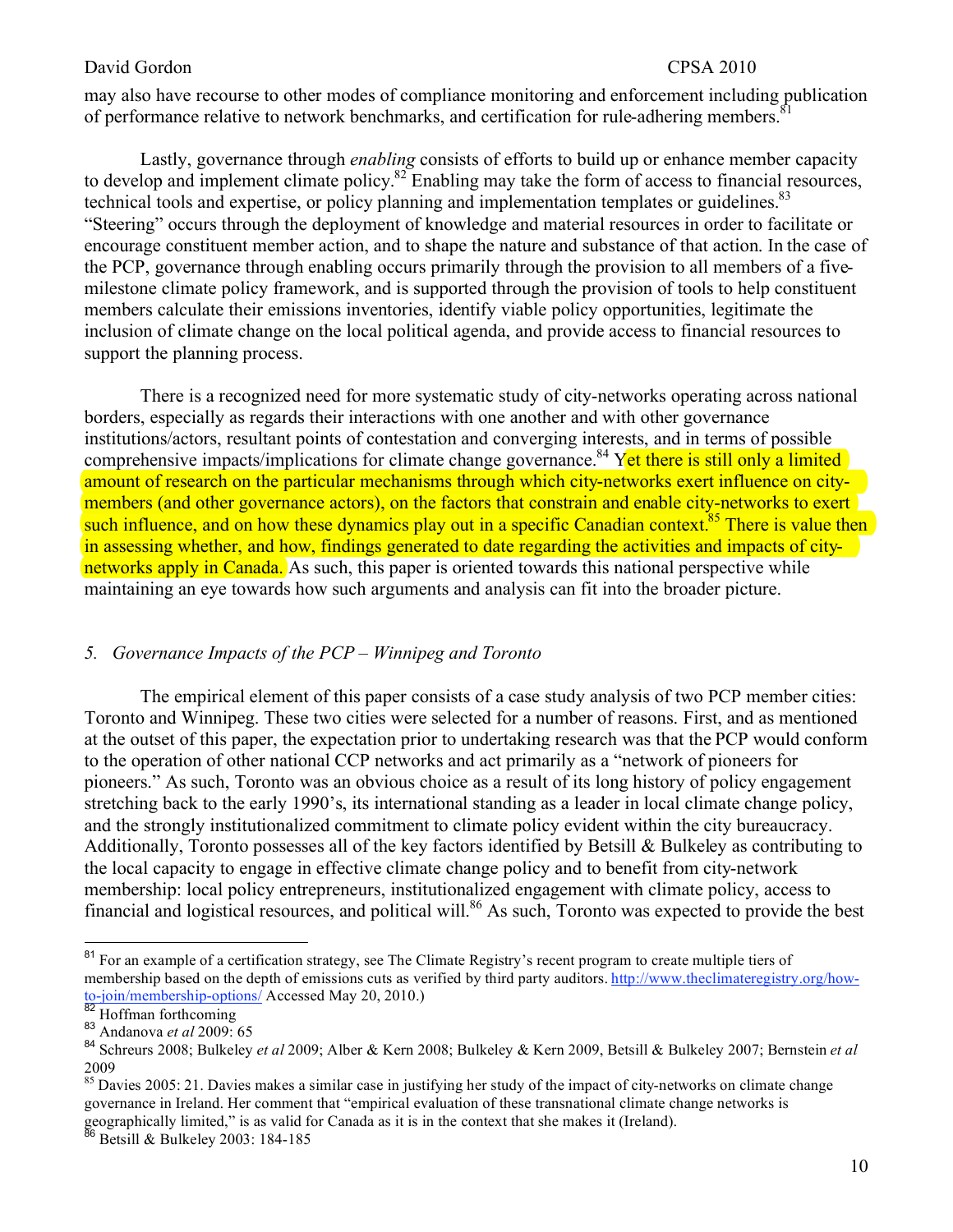opportunity in Canada to test for the effects of a strong network-city linkage (in terms of benefits derived by the city, and contributions made from the city back to the network). Winnipeg, on the other hand, offers a counterpoint to Toronto in terms of its historical engagement with climate change, level of current engagement, degree of political interest and will, and extent to which the issue was institutionalized in the local bureaucracy. Winnipeg has been a member of the PCP since 1998 and as such was relatively early on the scene in terms of political engagement with climate change.<sup>87</sup> However, this early commitment did not translate into quick, nor aggressive, policy action. Winnipeg, as a large mid-sized Canadian city has had much weaker levels of political will, struggled to institutionalize engagement with climate change but eventually did so in the early years of the 2000's, and has much more limited access to financial and logistical resources as compared with Toronto. As such, Winnipeg was expected to provide a window onto the ability of the PCP to exert influence in a context whereby conditions were not entirely favorable.

Second, and in terms of the comparability of the two cases, Winnipeg and Toronto share several structural conditions that allow for comparative analysis. They both went through a process of amalgamation in the 1990's in which multiple disparate municipalities were consolidation into a "unicity" or "mega-city.". Both negotiated agreements with their respective provinces for greater jurisdictional responsibility and autonomy in the early years of the 2000's.<sup>88 89 90</sup> Both face significant pressures resulting from urban sprawl at their outer edges.<sup>91</sup> Lastly, this paper follows an emerging convention in the extant literature on cities, city-networks, and climate change which explores the particulars of governance impacts and activities through the lens of a limited number of specific case studies.<sup>92</sup>

The following sections apply the governance activities framework introduced above in order to identify the perceived and observable "steering" impact of the PCP in Toronto and Winnipeg. Analysis of the impacts of the PCP is based on primary research carried out in Toronto and Winnipeg in the spring of 2008 and draws on interviews with policy elites in both cities as well as extensive primary document research. In addition, interviews were conducted in 2008 and 2010 with PCP/FCM/ICLEI staff and primary documents from each were reviewed and analyzed.

 $91$  Statistics Canada "2006 Census: Portrait of the Canadian Population in 2006." Available at:

<sup>&</sup>lt;sup>87</sup> City of Winnipeg 2006: 1<br><sup>88</sup> City of Winnipeg. . "History of City Government." Available at:

http://www.winnipeg.ca/Services/CityLife/HistoryOfWinnipeg/CityGovernment.stm. In 2002, the province replaced the City of Winnipeg Act of 1972 with a new charter. Accessed May 18, 2010

<sup>89</sup> Province of Ontario. *Bill 53: An Act to revise the City of Toronto Acts, 1997 (Nos. 1 and 2), to amend certain public Acts in relation to municipal powers and to repeal certain private Acts relating to the City of Toronto*. Achieved Royal Assent June 12, 2006. Available at: www.toronto.ca/committees/pdf/torontoact.pdf. The City of Toronto Act was most recently amended in 2006 by Provincial Bill 53, increasing the powers of the municipal government. Accessed May 18, 2010: <sup>90</sup> City of Toronto. "Background on the City of Toronto Act." Available at:

http://www.toronto.ca/mayor\_miller/summaryact.htm. These increases are embodied, generally, in a greater level of autonomy from the province, allowing for permissive power to pass by-laws relating to financial management, public assets of the city, the economic, social, and environmental well-being of the city, and city services, among others. Accessed May 14, 2010

http://www12.statcan.ca/english/census06/analysis/popdwell/Subprov4.cfm. Accessed May 14, 2010. If you take into account the commuter municipalities surrounding the City of Toronto (examples of which include Mississauga, Richmond Hill, Markham, Vaughan, and, slightly further out, Oakville and Brampton) the sprawl pressures are significant. These municipalities have expanded at a pace far in excess of Toronto, with five-year growth rates ranging from 23% (Richmond Hill) up to 33% (Brampton).

<sup>&</sup>lt;sup>92</sup> Betsill & Bulkeley 2003; Bulkeley & Kern 2006; Davies 2005; Lindseth 2004; Gore & Robinson 2009; Schroeder & Bulkeley 2008; Bulkeley *et al* 2009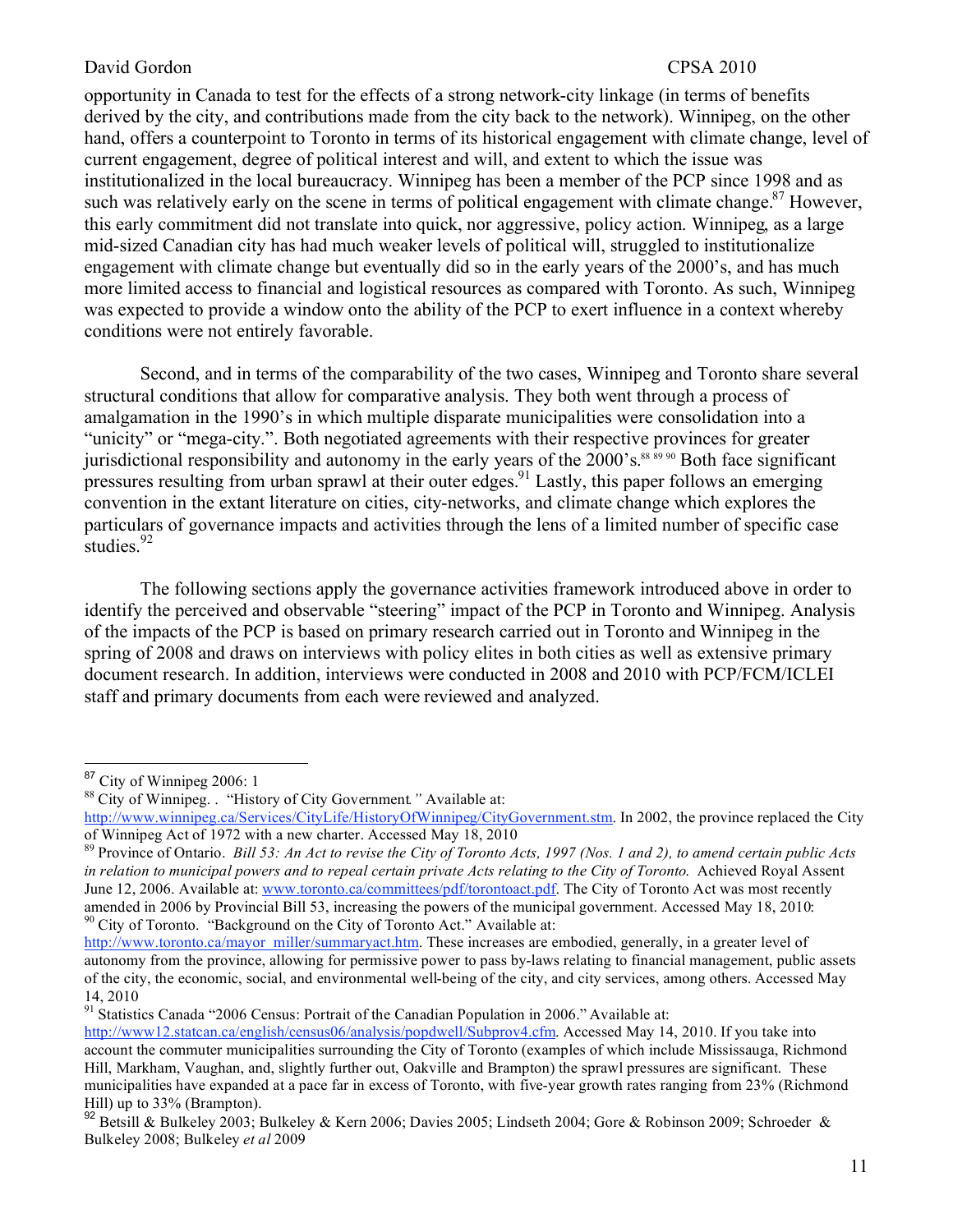# *A. Regulating (creating, implementing, and enforcing rules)*

The PCP, in a manner similar to other non-state governance initiatives, engages in very little formal regulatory governance activities.<sup>93</sup> This does not, however, imply that the PCP does not attempt to "steer" through regulation. The PCP has developed a number of "rules" that apply to its membership. The setting of emissions targets by the PCP, currently established as a commitment to 20% reduction in emissions within 10 years of joining the network, represents the assumption of a governance role by the PCP that is typically associated with the national, or even provincial, level of governance. The PCP, therefore, has created "a set of rules and norms intended to guide members' behaviour" that exist "in parallel to the existing intergovernmental regime on climate change [the Kyoto protocol].<sup>"94</sup> The PCP has, however, significantly downgraded the emphasis on mandatory emissions reduction targets and accomplishments over the past decade. There is no mention at all of mandatory targets for PCP members.<sup>95</sup> Interviews with PCP and ICLEI staff members confirmed that the emphasis on targets was dropped intentionally, as a means of lowering barriers to engagement, increasing membership, and acting as an entry level system.<sup>96</sup>

In Winnipeg, the target adopted has been subject to considerable shifting since the passing of a membership resolution in 1998. Whereas the initial commitment involved a reduction in both community and corporate emissions, the Action Plan that finally emerged in 2006 was silent on the issue of community emissions, and presented what can fairly be termed a watered down commitment for the reduction of corporate emissions. The current target, a 20% reduction in emissions by 2018 (using a 1998 baseline) is certainly a first step for the city, and an important one at that. By conforming to the PCP target, it also supports the important rule setting role played by the network in fostering municipal policy action. As such, it provides evidence of the PCP's successful undertaking of an "initiative [to] link actors across boundaries and layers of governance to establish a set of rules not necessarily envisaged or specified by the UNFCCC or Kyoto Protocol but serving the general goals of climate change mitigation and management."97 However, the manner in which it is being approached, via "hot air" reductions achieved through the shifting of emissions off of the corporate ledger, does not signify a true translation of the PCP targets into real actions, and raises concerns regarding the willingness of the city to overcome the implementation gap and achieve real, meaningful, emissions reductions on a community-wide basis.

In Toronto, the opposite case appears to be true. Toronto has moved significantly past the PCP targets, and has now adopted the aggressive targets promoted by the EU in international negotiations and mandated in the IPCC AR4 report, of a 6% reduction by 2012, 20% by 2030, and 80% by 2050. These targets render the rule-setting role of the PCP a moot point, and underscore the independence of Toronto from the network. The engagement of Toronto with multiple governance networks in the issue area of climate change does raise interesting questions, however, as regards the permeability of network rule setting activities. As Toronto, influenced by international leaders, sets aggressive targets, it will be interesting to see if these targets and norms end up diffusing back through to the PCP and outward to other PCP member cities.

<sup>93</sup> Alber & Kern 2008: 26

<sup>94</sup> Andanova *et al* 2009.

<sup>95</sup> U.S. Conference of Mayors Climate Protection Center. Available at: http://www.usmayors.org/climateprotection/revised/. Accessed May 23, 2010. Compare this with the U.S. Mayor's Agreement on Climate Change, for examples, which features an explicit commitment to attaining the U.S. national Kyoto commitment of a 7% reduction from 1990 levels by 2012 on its website and in promotional material

<sup>&</sup>lt;sup>96</sup> Interview with ICLEI staff member conducted March 31, 2010. Interview with PCP staff member conducted February 28, 2008.

<sup>97</sup> Andanova *et al* 2009.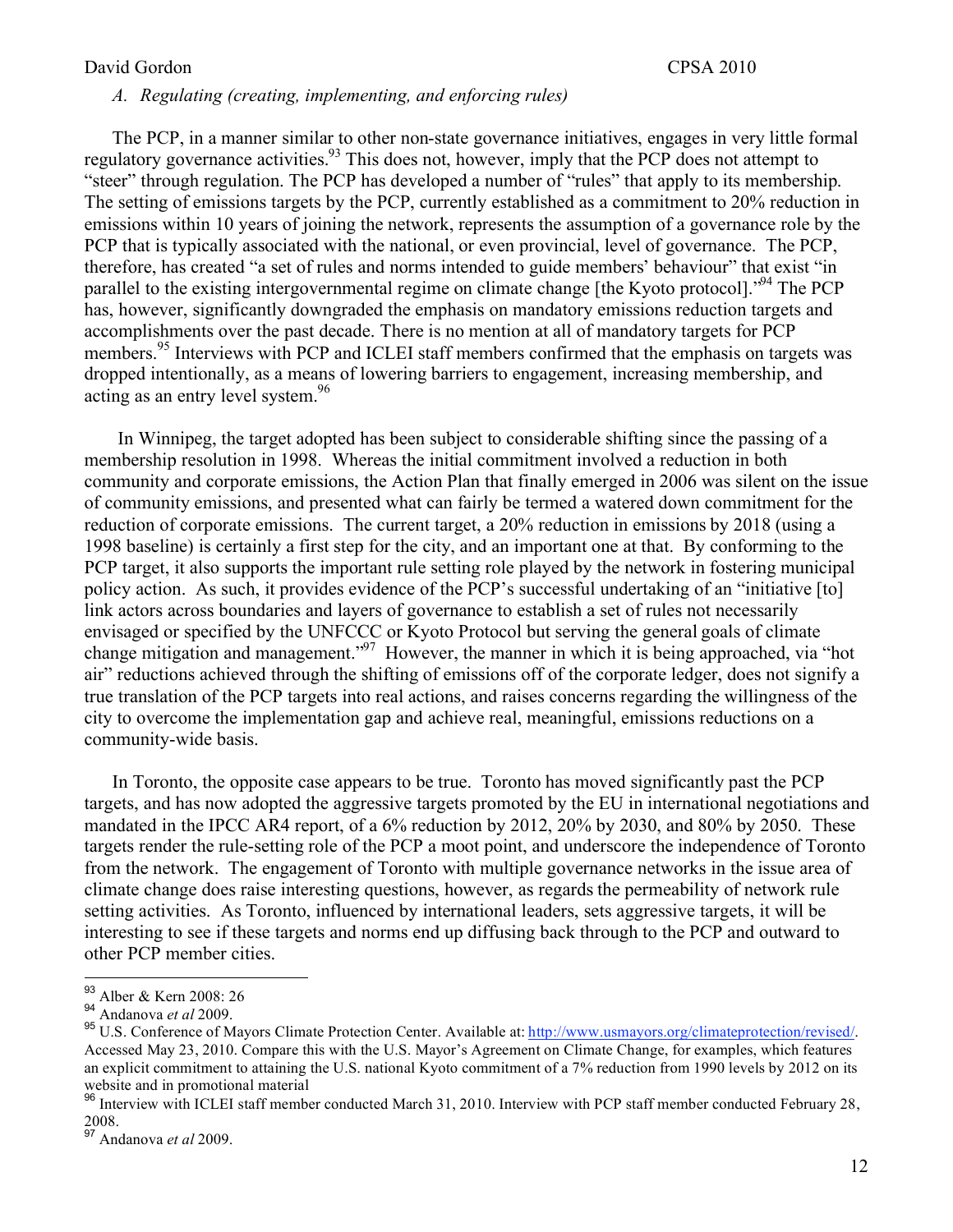# *B. Networking (creating linkages along which information, knowledge, expertise, and norms can flow)*

The PCP has a strong self-image as being primarily a linkage network, one that "provides a conduit for a guy in Winnipeg to talk to a guy in Calgary, which provides a significant benefit. We're kind of like the center of the wheel."98 Interviews with PCP staff suggest that this networking capacity is perceived as a core strength of the network:

…first and foremost the PCP acts as a network, to share experiences and contacts between municipalities. So if municipality A is experiencing a challenge, then one of the easiest things we can do is get them in touch with municipality B and C who have experienced something similar, and just let the peers communicate together. If we don't have the solution, then somebody else in your field probably does.<sup>99</sup>

In Winnipeg there is evidence of agreement regarding the perceived impact of the PCP in terms of creating network linkages. Interview responses indicated a significant perceived value attributed to the ability of the PCP to provide connections to local policy actors in other Canadian cities, especially in terms of administrative questions regarding the development of an action plan, the administrative aspects of developing an inventory, and the challenges of implementation. This impact of the PCP was characterized as "important and influential" in the development of the Winnipeg climate change action plan, as network connections with policy actors in other Canadian cities provided support and advice in the development of the local action plan.<sup>100</sup> In terms of the observable impact of such network linkages, the evidence is scarce as a result of the lack of easily accessible observable indicators of network flows.<sup>101</sup>

While evidential support for the perceived impacts of network linkages can be found in the Winnipeg case study, such support is scarce when looking to Toronto. Interviewees at the City of Toronto expressed little perceived benefit derived from network membership among policy actors interviewed for this project. The linkages between the PCP and the City of Toronto appear to have weakened to the point that there is a general sense of disconnection between the two parties such that actors on either side of the equation "just don't know" what the other is doing.<sup>102</sup> This is most obviously indicated on the PCP website, where, despite having achieved PCP milestone five, Toronto is still listed as having only completed milestone three.<sup>103</sup> On climate change mitigation, there was a sense amongst interviewees that the majority of networking energy and attention was being directed towards other citynetworks such as the C40. However, there is some evidence of the re-engagement of Toronto with the PCP network in the area of climate change adaptation. A publication recently published by the PCP *Municipal Resources for Adapting to Climate Change* contains a number of references to City of Toronto adaptation efforts, and may represent an effort to re-embed Toronto in the network.<sup>104</sup>

<sup>&</sup>lt;sup>98</sup> Interview conducted February 28, 2008.<br><sup>99</sup> Interview conducted February 28, 2008.<br><sup>100</sup> Interview conducted January 16, 2008.<br><sup>101</sup> Further research consisting of detailed process tracing to assess whether, and to wh have diffused throughout the network is needed in order to gain a better picture of the extent to which best practices do

indeed move along network pathways.<br>
<sup>102</sup> Interview responses<br>
<sup>103</sup> FCM "About Partners for Climate Protection."Available at: http://www.sustainablecommunities.fcm.ca/Partners-for-<br>
Climate-Protection/. Accessed 14 May 2

<sup>&</sup>lt;sup>104</sup> Available at: http://www.sustainablecommunities.fcm.ca/Partners-for-Climate-Protection/Toolkit.asp. Accessed May 22, 2010.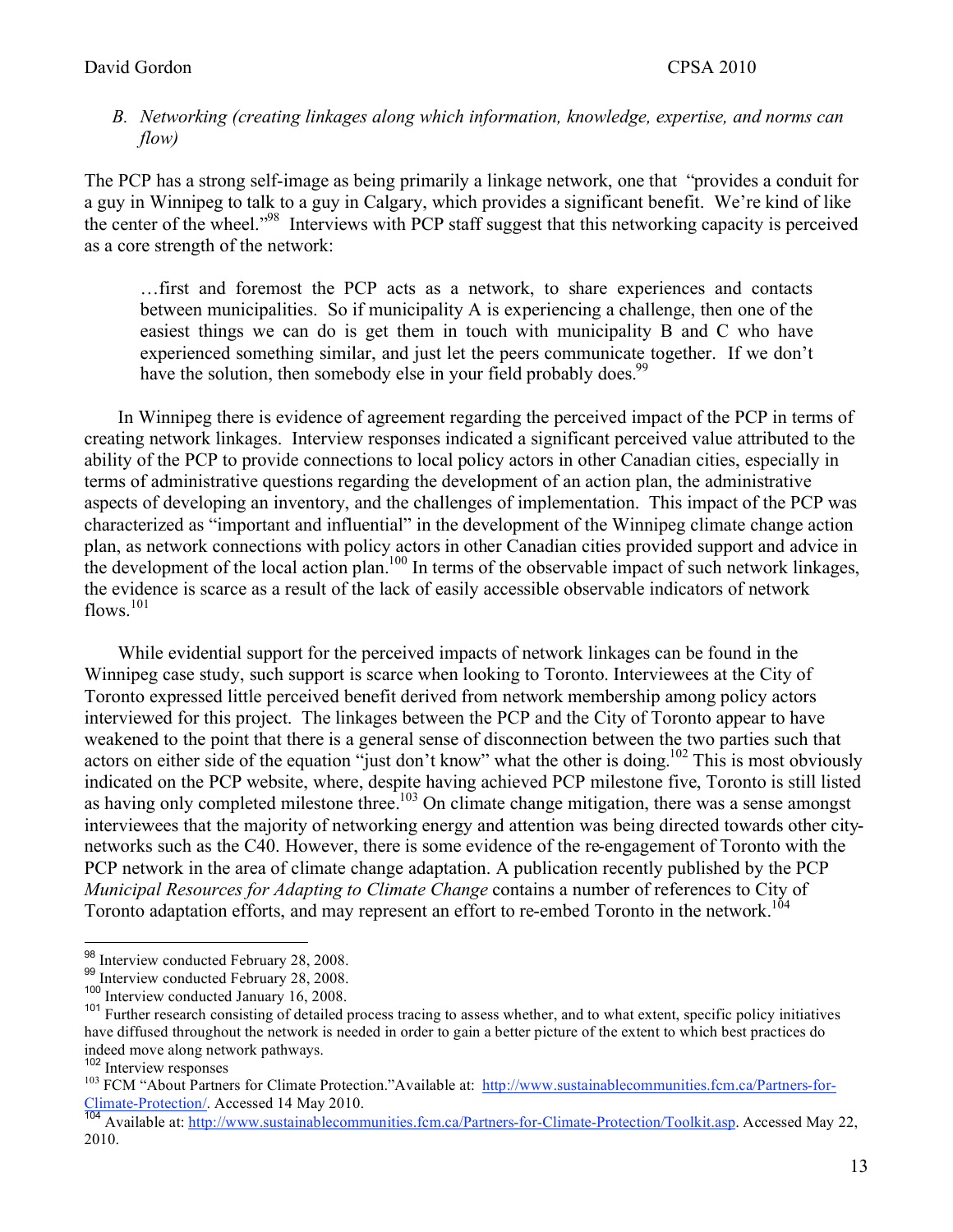## *C. Guiding (norm creation and dissemination)*

In defining the importance of the normative impacts of governance networks, Selin and VanDeveer note that "[i]f climate advocates succeed in generating a broader political and public expectation that GHG emissions should decline over time, then policies and behaviors that reduce GHG emissions will be judged more appropriate than those that engender increases. Evidence suggests that such change is under way."<sup>105</sup> In the context of the two case study cities examined in this project, there is mixed evidence of the impact that the PCP has had on such norm creation.

In Winnipeg, there is significant evidence in support of the uptake of the norm of city participation in the governance of climate change. Interviews revealed that the PCP is perceived to have played a major role in the creation of the local action plan, and in the general shift in attitudes within City Council that has allowed for climate change concerns to begin to become entrenched in the local policy decision making process. This sentiment is well captured in the words of one respondent, who stated that

…getting that old-boys network to actually sign on to the notion of climate change was probably the biggest benefit [of PCP membership]. It put the issue out there, and to have councilors that would have scoffed at the issue signing on, that is a major accomplishment.<sup>106</sup>

However, while it is evident that the PCP was instrumental in getting climate change onto the local agenda, the extent to which such norms have diffused is debatable. The modest nature of current targets, in concert with the means through which they are being achieved, significantly weaken any argument made for the impact of the PCP to foster a norm of aggressive emissions reduction.<sup>107</sup>

In Toronto, there is similar evidence regarding uptake of the norm of city participation in climate governance. Toronto has adopted very aggressive targets for the reduction of GHG emissions and appears to have internalized the norm of taking strong local action to address climate change. The linkages between such norm creation and the PCP are tenuous, but it could be argued that the antecedent of the PCP (the Urban CO2 Project) helped to empower local policy heroes<sup>108</sup> and to foster the norm of local policy action. Evidence of this can be seen in the recommendations of the 1991 *SACE* report, which emphasized the a central role of local policy actions in the global response to climate change.<sup>109</sup> However, due to the weakened links between the PCP and the city of Toronto, the continued impact of the network on the promulgation of norms is difficult to discern.

<sup>&</sup>lt;sup>105</sup> Selin & VanDeveer 2007: 16<br><sup>106</sup> Interview conducted January 31, 2008.

 $107$  A large portion of the emissions reduction achieved by the City of Winnipeg were produced by the sale of Winnipeg Hydro, a transaction that shifted emissions off of the corporate ledger and which were counted as contributing towards the city's corporate target. City of Winnipeg 2006: 6. See also City of Winnipeg 2007a, 2007b, 2007c.

<sup>&</sup>lt;sup>108</sup> Lambright *et al.* 1996: 469. Lambright *et al* provide some implicit support for this statement, in that they suggest that the existence of a local policy hero was essential to the early policy action on climate change, and that the Urban CO2 Project was a supportive mechanism for local policy heroes in early adopter jurisdictions.

<sup>109</sup> Ibid: 466.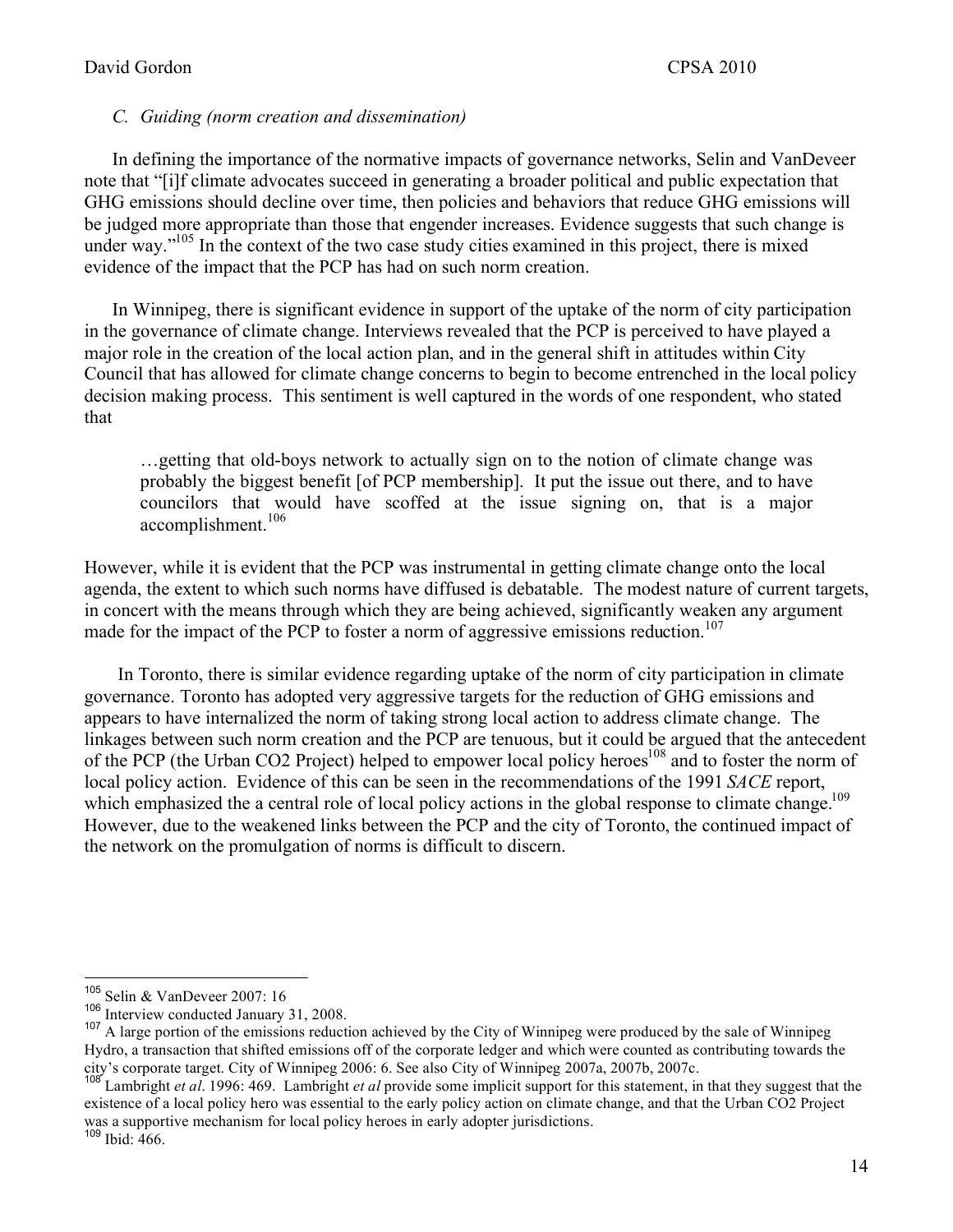# *D. Enabling (encouraging action through provision of ideas, best practices, and resources whether logistical or financial; capacity building through provision of tools to engage in policy)*

Evidence regarding the ability of the PCP to enable climate change projects and policies was found in both case studies, albeit much more strongly in Winnipeg that in Toronto in terms of perceived and observable impact. The bulk of activities undertaken by the PCP can be considered under the rubric of enabling. These include the mandatory five-milestone policy engagement framework for all members, access to technical tools and resources, and access to funding from the GMF in order to facilitate preparation of emissions inventories and action plans. The enabling impacts of the PCP can also be found in the splitting emissions into corporate and community segments and encourages initial attention on quantifiable and manageable emissions resulting from civic operations. In this way the PCP helps to create a wedge with which to open the door to getting climate change on the local political agenda and enables local policy entrepreneurs by providing tools with which to build the case for policy engagement.

In Winnipeg the impact of such enabling is evident in both policy actor perceptions and in the process and substance of local climate change policy. There is a strong perception amongst interviewees that the PCP has enabled the city, in the face of political resistance within City Council and in the Mayor's Office, to create and pass emissions targets, begin integrating sustainability and climate change impacts into the regular decision-making process, and has helped to "normalize" the issue. This approach has helped to "finally put climate change into the light…to integrate some environmental and climate thinking into standard procedure."110 While the city has not yet moved past this initial phase of corporate targets and emission reductions, the activities taken to date have certainly helped create a much more supportive environment for climate change policy than existed prior to membership. It will be interesting to follow the progress towards a community-wide emissions reduction plan in Winnipeg, and to see if these small steps can be converted into a broader plan.<sup>111</sup> In addition, access to the GMF has provided a source of funding that has proven fundamentally important to building capacity for the development of climate change policy in Winnipeg. Winnipeg has accessed GMF funding for all five milestone activities, providing direct evidence of the enabling role of the PCP.<sup>112</sup> Winnipeg also relied on PCP methodologies and tools for calculating the local corporate emissions inventory.<sup>113</sup> In the words of one interviewee, this process of capacity building in terms of generating an emissions baseline, creating an action plan, and entrenching practices oriented towards including emissions awareness in the policy process are the "greatest benefits" derived from membership in the PCP.<sup>114</sup>

 Looking to Toronto, the approval of the "Toronto target" in the early 1990's, in line with the framework established by the Urban CO2 Project, provided the first steps along the path of emissions reduction that the city was able to take. Although it predated the PCP, the early enabling activities of the Urban CO2 Project/CCP focused on splitting corporate from community emissions and on the cobenefits derived from emissions reductions. Evidence of the impact of such capacity-building initiatives can be seen in the early days of Toronto's efforts, which featured a heavy emphasis on corporate actions such as civic building retrofits, streetlight upgrades, fleet right-sizing, and landfill emissions capture and

<sup>&</sup>lt;sup>110</sup> Interview conducted January 31, 2008.<br><sup>111</sup> Bartley Kives. 2009a. "Gases Gone at Stroke of a Pen," *Winnipeg Free Press*, January 23. Available at: http://www.winnipegfreepress.com/breakingnews/Gases-gone-at-stroke-of-pen38212854.html. Accessed May 10, 2010<br><sup>112</sup> FCM 2005: 14.<br><sup>113</sup> City of Winnipeg 2006: 2

<sup>&</sup>lt;sup>114</sup> Interview conducted February 19, 2008.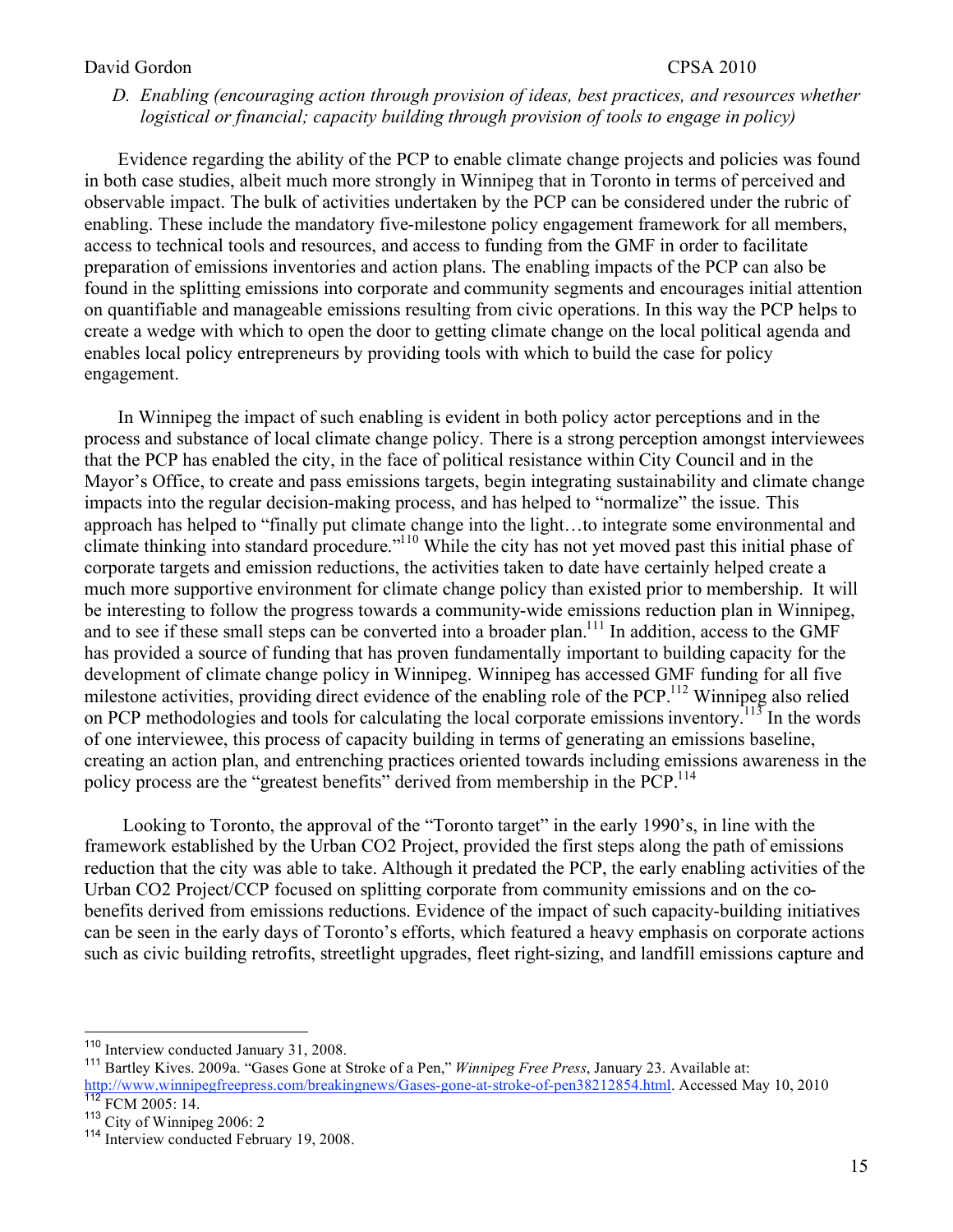re-use.<sup>115</sup> Such policies represented a process of legitimacy building, which one respondent characterized as one of the most important results of those early actions:

The best thing that somebody can do from a policy point of view is not to spout rhetoric, but it's to put in programs that work. Because that diminishes resistance and it also increases information.<sup>116</sup>

Such early actions have gradually given way to the more ambitious community-wide targets that emerged in the 2007 *Change is in the Air* Action Plan.<sup>117</sup> At this stage, the enabling effects of the PCP appear to have declined significantly. The perceived benefits of PCP membership are non-existent amongst those policy actors interviewed for this project. City of Toronto interviewees were, to a person, completely unaware as to what resources were offered by the PCP, and did not consider the PCP as a resource for technical or policy support.<sup>118</sup> This weakness in terms of perceived and observable enabling impacts extends to the other capacity-building tools employed by the PCP. In Toronto the resource differential between the PCP and the City of Toronto has resulted in a situation whereby the internal capacity within the city far exceeds that of the network. The City of Toronto has more in common with other major global cities, in terms of resource capacity, political clout, and ambition, and their engagement with such major international networks as the C40 is reflective of this desire to access a linkage network that is more appropriately matched to local context. This is not to deny that Toronto has not benefited from access to GMF funds, which it undeniably has, as a means of facilitating local investments in energy efficiency, brownfield redevelopment, and building retrofits.<sup>119</sup> However, such access to GMF funds does not embody the "steering" through enabling function of the PCP, as access takes place outside of PCP channels.<sup>120</sup>

# *6. Evaluating the Evidence*

It is important to recognize that the PCP engages in all four steering mechanisms, and that not only are they by no means mutually exclusive, they are deeply interconnected. The emphasis on enabling as a primary steering mechanism is premised on a lack of formal political authority and legitimacy, and the attempt to exert influence through persuasion and information.<sup>121</sup> Enabling mechanisms including the five milestone framework, the splitting of corporate from community emissions, the support documents that outline the co-benefits to be derived from implementing climate policy, and the technical tools for emissions inventory calculation and analysis, all offer means of facilitating engagement and participation in the governance of climate change. The emphasis on enabling is also strongly informed by, and serves to operationalize, the normative foundations of the PCP. This normative foundation is premised on contestation of the participation norm that defines climate change as a global problem that requires international coordination between nation-states.122 The PCP, and other similar city-networks operating within and across national borders, challenges this norm by asserting that climate change is in

<sup>115</sup> Toronto Atmospheric Fund 2001: 1. DeAngelo & Harvey 1998: 129-130

<sup>&</sup>lt;sup>116</sup> Interview conducted March 1, 2008

 $117$  Toronto Environment Office 2007a<br> $118$  Interview conducted February 29, 2008.

<sup>&</sup>lt;sup>119</sup> City of Toronto News Release, 11 February 2010. Available at:

http://wx.toronto.ca/inter/it/newsrel.nsf/bydate/DF1BE9E3EB64A99D852576C70058688F. Accessed May 22, 2010.

<sup>121</sup> Andanova *et al* 2009: 60; Hoffman forthcoming. Both classify the CCP primarily as a capacity-building, or what I have termed "enabling" governance actors. However, both sets of authors explicitly acknowledge that the CCP engages in multiple modes of governance.

<sup>&</sup>lt;sup>122</sup> For an example of the argument that climate change as subject to contested attempts to "define what kind of problem" climate change is," see Hoffman 2005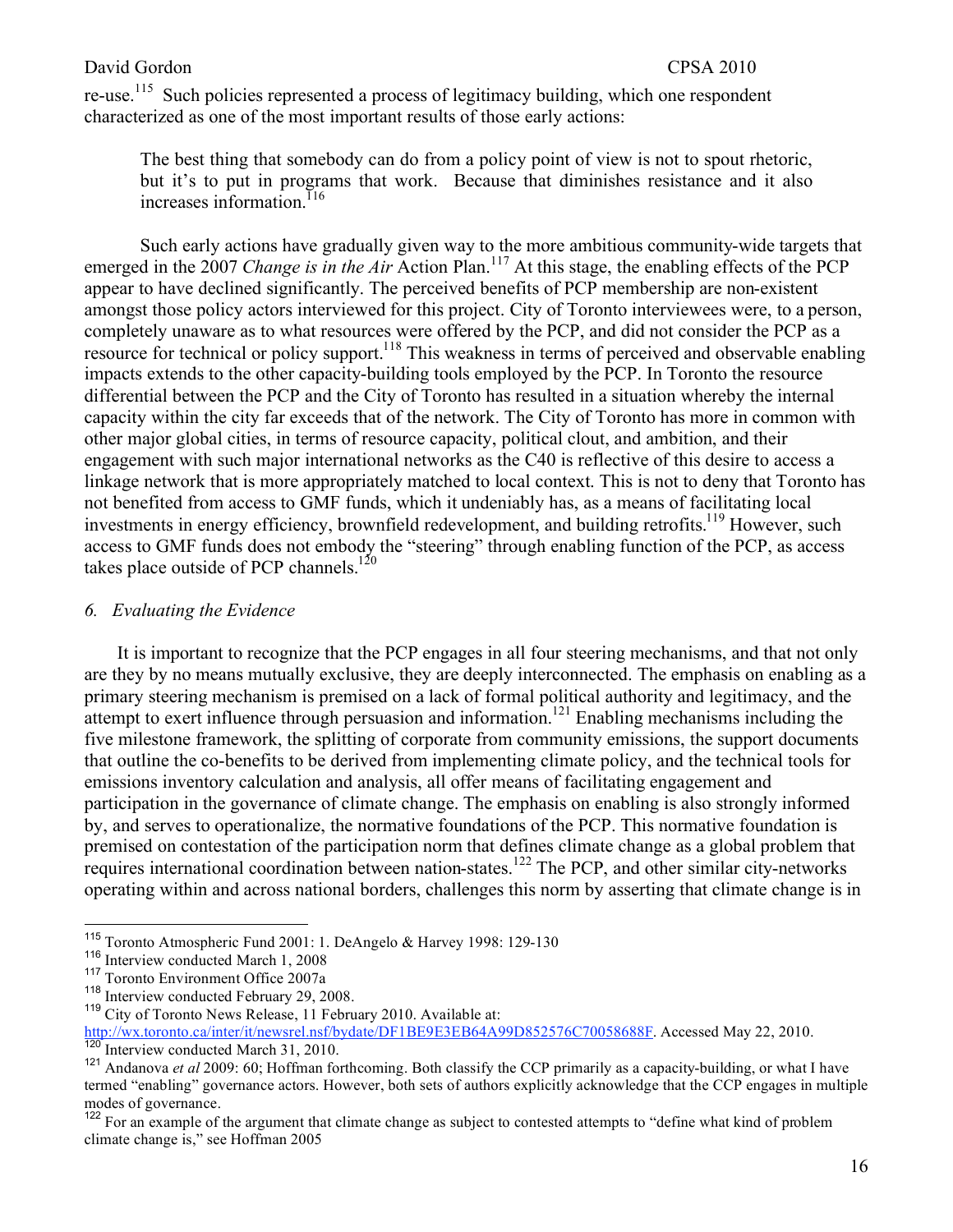fact a global problem that requires direct policy engagement by cities and local policy actors. This norm is underpinned, however, by a deeper commitment to what Bernstein terms "liberal environmentalism" (Bernstein 2001; Hoffman forthcoming). This deeper normative foundation is premised on the reconciliation of environment and economy, to the extent that they are conceived of as interconnected and mutually beneficial. This normative position is evident in the particular manner in which the PCP defines the potential solution set of policy responses available to municipalities. Solutions are defined in terms of "low-hanging fruit" – policies that have co-benefits in terms of saving money, increasing economic competitiveness, or creating employment opportunities.<sup>123</sup> The implications of this normative foundation can be seen in the particular regulations developed by the PCP. The weak targets, unwillingness to engage in attempts to enforce compliance, and downgrading of targets within the PCP framework can all be understood as attempts to expand membership and to diffuse the norm of participation by making it as painless as possible.

But these pathways of influence or "steering" mechanisms are not experienced equally in the case study cities. Winnipeg displays a much greater perceived and observable set of impacts resulting from membership in the network. Network links are stronger and more frequently and fruitfully utilized, enabling tools have been relied upon to a significant extent, rules regarding emissions targets have been integrated into local climate action plans, and the norm of cities as participants in the governance of climate change has been embraced. Toronto, on the other hand, revealed a much weaker perceived and observable impact resulting from network membership. The network links between Toronto and the PCP have become frayed and may have completely severed, enabling tools are seen as irrelevant as a result of the extent to which Toronto has advanced beyond the early action enabling tools provided by the PCP, although Toronto still employs the five milestone framework and does draw on the financial resources available from the GMF. In a similar manner, the PCP regulations regarding emissions targets are disconnected from the advanced efforts and international orientation of Toronto, and while the norm of city participation in the governance of climate change resonates strongly, there is little to suggest that the PCP exerts any influence in terms of the normative foundations regarding how climate change should be understood and addressed.

The perceived and observable impact of the PCP on local climate change policy thus appears to be inversely related to levels of city resources allotted to the issue area. In Winnipeg, there has been a minimal amount of funding, staffing, and resources allotted to the development of climate change policy, with only one administrative official designated to the issue.<sup>124</sup> Consequently, interviewees in Winnipeg perceive a significant value in PCP membership. This value includes the role of the PCP in "normalizing" the issue by lending it an air of legitimacy and enabling the link to be made to other local co-benefits, as well as the administrative and policy development learning requisite for the development and implementation of the local climate change action plan. While Winnipeg has only achieved a minimal level of implementation and has not as of yet addressed the vexing issue of community-wide emissions reductions, there is a real sense that the city might not have progressed to where they currently are without the support of the PCP. Toronto, on the other hand, has achieved a high level of institutionalization and has an entire office, the Toronto Environment Office formed in  $2006$ ,<sup>125</sup> dedicated to issues relating to climate change and the environment. Toronto has earmarked over \$1 billion over the next five years for capital budget expenditures related to climate change mitigation and

<sup>&</sup>lt;sup>123</sup> Betsill & Bulkeley 2003; Slocum 2005; Lindseth 2004; but see Toly 2008<br><sup>124</sup> This position, of environmental coordinator, has been officially vacant since April 2009 although an interim coordinator is currently in place. Bartley Kives. 2009b. Green Pointman Leaves City Hall, *Winnipeg Free Press* March 13. Available at: http://www.winnipegfreepress.com/breakingnews/Green-pointman-leaves-city-hall-41199032.html. Accessed March 2010 <u>125</u> City of Toronto 2007: 2.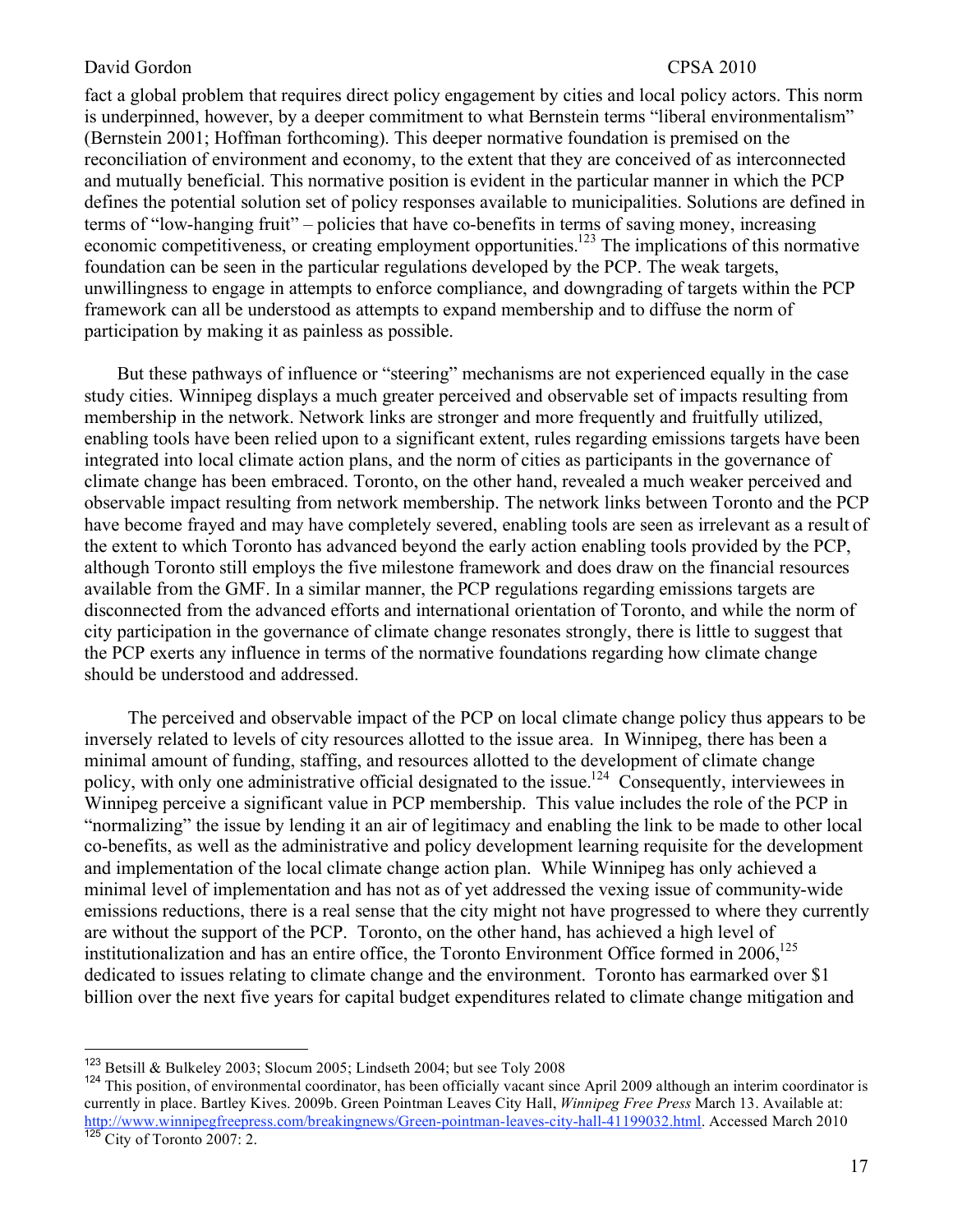adaptation projects, signaling a healthy level of commitment to addressing the issue.<sup>126</sup> As such, the level of commitment at the local level far outstrips the situation in Winnipeg. The perceived and observable impact of the PCP, however, is negligible. Local policy actors in Toronto have little interest in the activities of the PCP, and have not bothered to even keep the network appraised of policy achievements relative to the five milestone framework. The benefits of network engagement appear to be far outstripped by local capacity, leaving Toronto operating in isolation from the network and with a focus directed much more strongly towards international networks such as the C40. The discrepancy in profile is evidenced by the prominent presentation of information on the City of Toronto Office of the Mayor's website, regarding Mayor Miller's recent posting as Chair of the  $C40$ ,<sup>127</sup> whereas there is virtually no mention of the PCP at all on any of the City of Toronto website pages.<sup>128</sup> As Toronto has moved farther along the policy engagement spectrum, the ability of the PCP to remain relevant appears to have diminished.

This asymmetry in terms of the impacts of network membership on member cities both reflects, and challenges, findings in the extant literature on city-networks as governance actors. It fits existing findings in that it illustrates that, in the Canadian context, city-networks tend to evolve into tiered entities in which benefits from membership are unevenly distributed amongst members. Bulkeley & Kern have explored this phenomenon, and assert that city-networks as such tend to be "networks of pioneers, for pioneers."129 However, the findings outlined above challenge the implications of network asymmetry in the Canadian context and contradict the notion that the PCP is a network of, and for, pioneers. In fact, the PCP appears to be the exact inverse: a network of baby steps, for beginners, perhaps. What factors could account for this puzzling result? Betsill & Bulkeley assert that the extent to which network pathways remain "open" depends on the existence of local leadership, availability of funds, jurisdictional authority and bureaucratic capacity, recognition of local benefits, and political will.<sup>130</sup> So it is possible that Toronto has experienced a decline in one or more of these areas. However, the findings in this paper contradict this conclusion as Toronto continues to possesses all of the aforementioned characteristics in spades, and points to the need to consider other factors impacting the nature of city-network-member relationships.<sup>131</sup>

Interviews revealed that engagement with the PCP is strongest at the early stages of engagement, as members prepare local inventories, select targets, and prepare local climate action plans.<sup>132</sup> At the aggregate level, this finding is borne out by data regarding performance of member cities on the fivemilestone framework. As illustrated in Figure 1.1, barely 7% of PCP member cities have moved beyond milestone three (preparation of a local climate action plan), and a mere 1% have attained milestone five. Compare this with the performance of the Australian CCP network in Figure 1.2 where 56% of member cities have completed milestone five, and 46% have actually moved to CCP-Plus status, a category of municipal engagement that does not even exist in the Canadian framework.<sup>133</sup>

 $132$  Interview conducted March 31, 2010.

<sup>&</sup>lt;sup>126</sup> Toronto Environment Office 2008: 3.

<sup>&</sup>lt;sup>127</sup> City of Toronto. "Office of the Mayor." Available at: <u>http://www.toronto.ca/mayor\_miller/index.htm</u>. Accessed May 17, 2010.

<sup>&</sup>lt;sup>128</sup> A search of the entire City of Toronto website for the term "Partners for Climate Protection" resulted in only three positive hits, all of which were located in staff reports issued in 2006 or earlier.

<sup>&</sup>lt;sup>130</sup> Betsill  $\&$  Bulkeley 2003: 184-185<br><sup>131</sup> The Climate Group 2005: 9

<sup>&</sup>lt;sup>133</sup> CCP-Plus is a continuation project for extending engagement with network members who have completed all five milestones. It consists of support activities and resources in three areas: local action plan analysis and review; organizational review; advancing action projects that aim to enhance local capacity to attain deep emissions cuts through strengthening of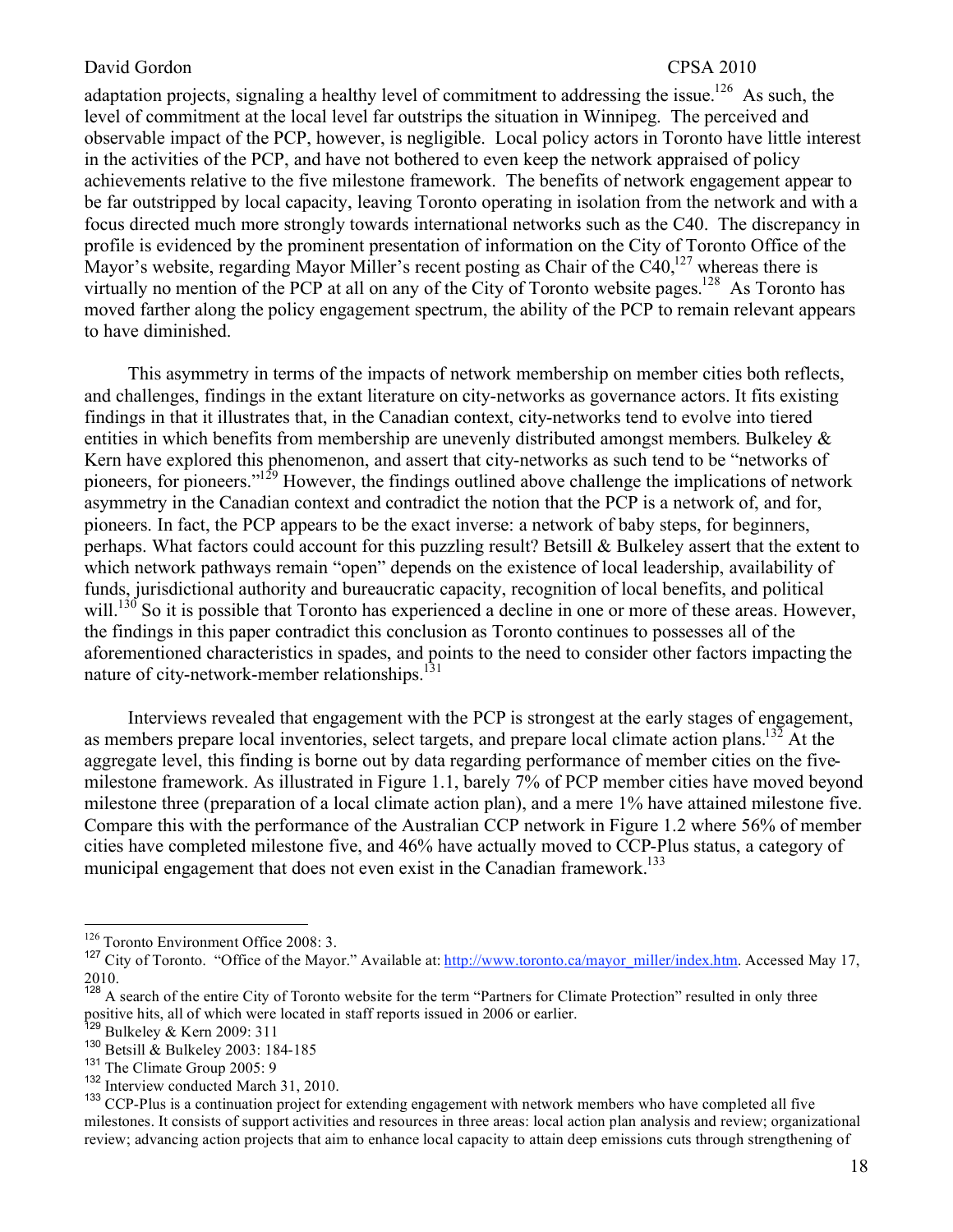

Corporate Milestone Achievement



*Source*: Data taken from FCM "Partners for Climate Protection – Milestone Status". Available at: http://www.sustainablecommunities.fcm.ca/Partners-for-Climate-Protection/Milestone\_Status.asp. Data current to 10 May 2010.

**Figure 1.2.** Milestone Status for CCP-Australia Members as of December 2006



Milestone Achievement

*Source*: Data taken from Australian Greenhouse Office. 2006. "Celebrating a Decade of Local Greenhouse Action. Cities for Climate Protection Australia Reporting 2006." Available at: http://www.iclei.org/index.php?id=ccp-reports. Accessed 21 May 2010.

 regional networks and links between councils and through strategies to overcome boundary and resource constraints. See Australian Greenhouse Office 2006: 13.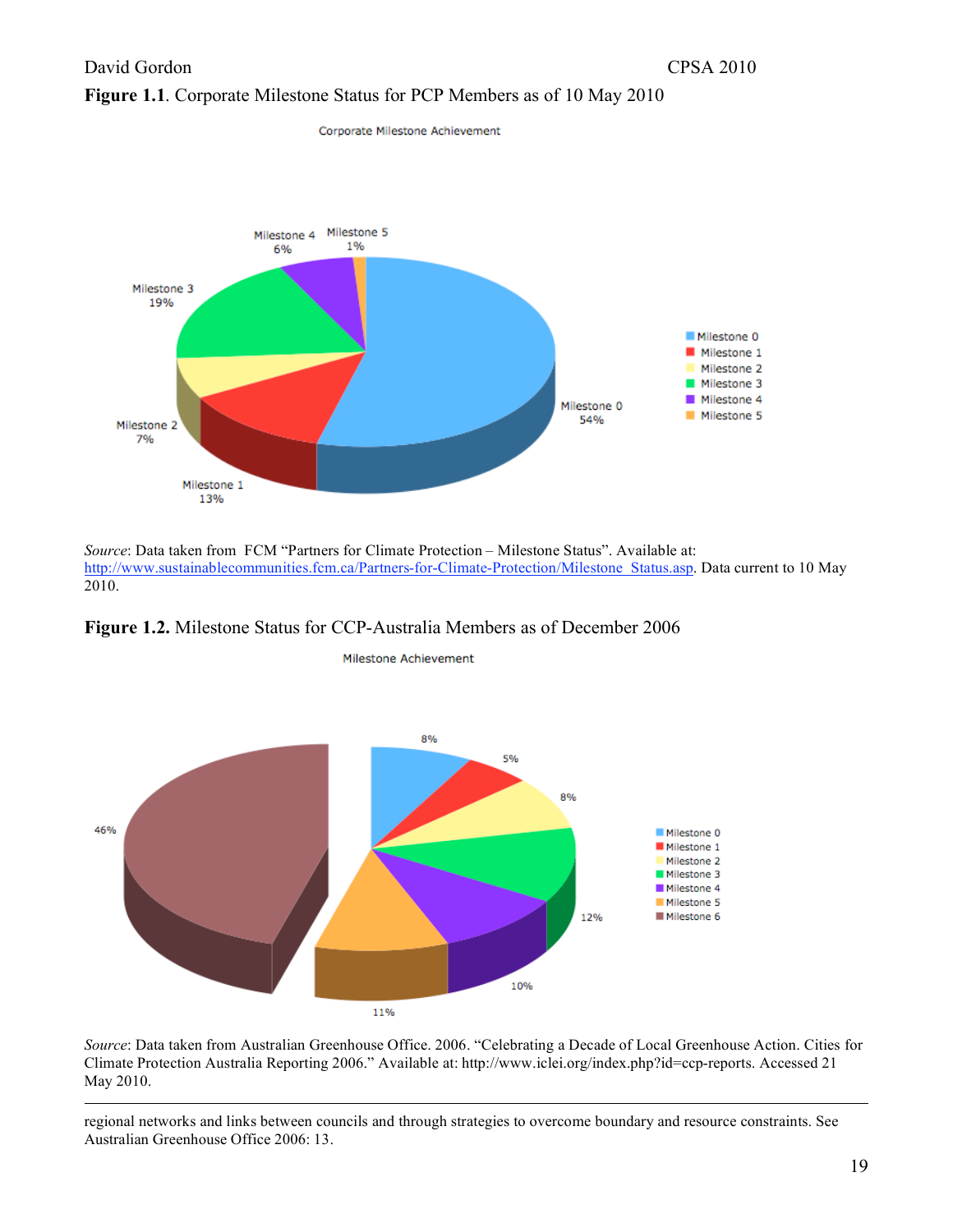So why is the PCP not a network of, and for, pioneers? And what insights can be gained if it is indeed the case that the PCP does differ significantly from other national city-networks? One major constraint on network impact is an inability to fully utilize the experiences of head-of-the-pack members, or to reach out and prompt, cajole, or support slow-moving members that are having problems moving from rhetorical commitment to real policy action. As one interviewee put it, "what is lacking is really the time to network the network."<sup>134</sup> The capacity of the PCP to engage in "steering" activities is limited and reactive in nature as a result of severe budget and resource constraints. An interviewee captured the essence of this challenge well in noting that it is,

…part of our challenge with the program. I mean, right now the program has \$150,000 and half of [one staff-member]. So the reality of the program at the moment is that it can deal with only those municipalities that are interested in moving forward. Those that are [relatively inactive] have got to come to us and say they want to move forward. Ideally we would be going out and coming back to [those slow moving municipalities] with a council presentation, show them what their peers are doing, apply some peer pressure, maybe bring in another [chief administrative officer] to show them how they did it. In the early days of the program it was much easier to do that – there was some more funding and resources, and there were a lot fewer [members]. We had 2 people and 30 municipalities, now we have half of 1 [staff member] and a lot more [members]. $^{135}$ 

This reveals the importance of recognizing that city-networks such as the PCP are embedded in an institutional context, and that there is a high degree of dependence between local actors, newly emerging networks and traditionally dominant state actors. Institutions, like ideas, do not float freely.<sup>136</sup> As such it is imperative to consider the broader context in which emerging governance institutions such as the PCP exist.<sup>137</sup> In Canada, this broader context severely limits the PCP and its ability to impact on climate change policy in Canadian cities. As a relatively new entrant into the arena of climate change governance, the PCP has been severely constrained by the lack of federal interest in municipalities in Canada. When compared with a country such as Australia, which has endowed the Australian CCP with a \$3 million operating budget and fifteen staff members, in addition to distinct responsibilities for emissions inventory reporting as a part of the national effort, $138$  the Canadian context is one in which there is a startling lack of engagement with local policy actors. This point is underscored by the political salience of the PCP, which one respondent familiar with the situation characterized as "relatively speaking…small fish."<sup>139</sup> In response to a question regarding the activities within the FCM to push for greater support for the PCP from the federal government, the blunt answer given by one interviewee was that "when we send our people out in December to talk to all the MP's, which we do, this just isn't one of the things that we're going to push." $140$ 

This points to evidence of Canada's status as an "urban policy laggard,"<sup>141</sup> and expose a central paradox inherent in contemporary climate governance in the Canadian context. Local policy actors and governance institutions such as the PCP have emerged as a result of federal inaction on the climate file,

<sup>&</sup>lt;sup>134</sup> Interview conducted February 28, 2008.<br><sup>135</sup> Interview conducted February 28, 2008.<br><sup>136</sup> Risse-Kappen 1994

<sup>&</sup>lt;sup>137</sup> Bernstein & Cashore 2000<br><sup>138</sup> Interview conducted February 28, 2008.

<sup>&</sup>lt;sup>139</sup> Interview conducted February 19, 2008.<br><sup>140</sup> Interview conducted February 19, 2008.<br><sup>141</sup> Bradford 2004: 44.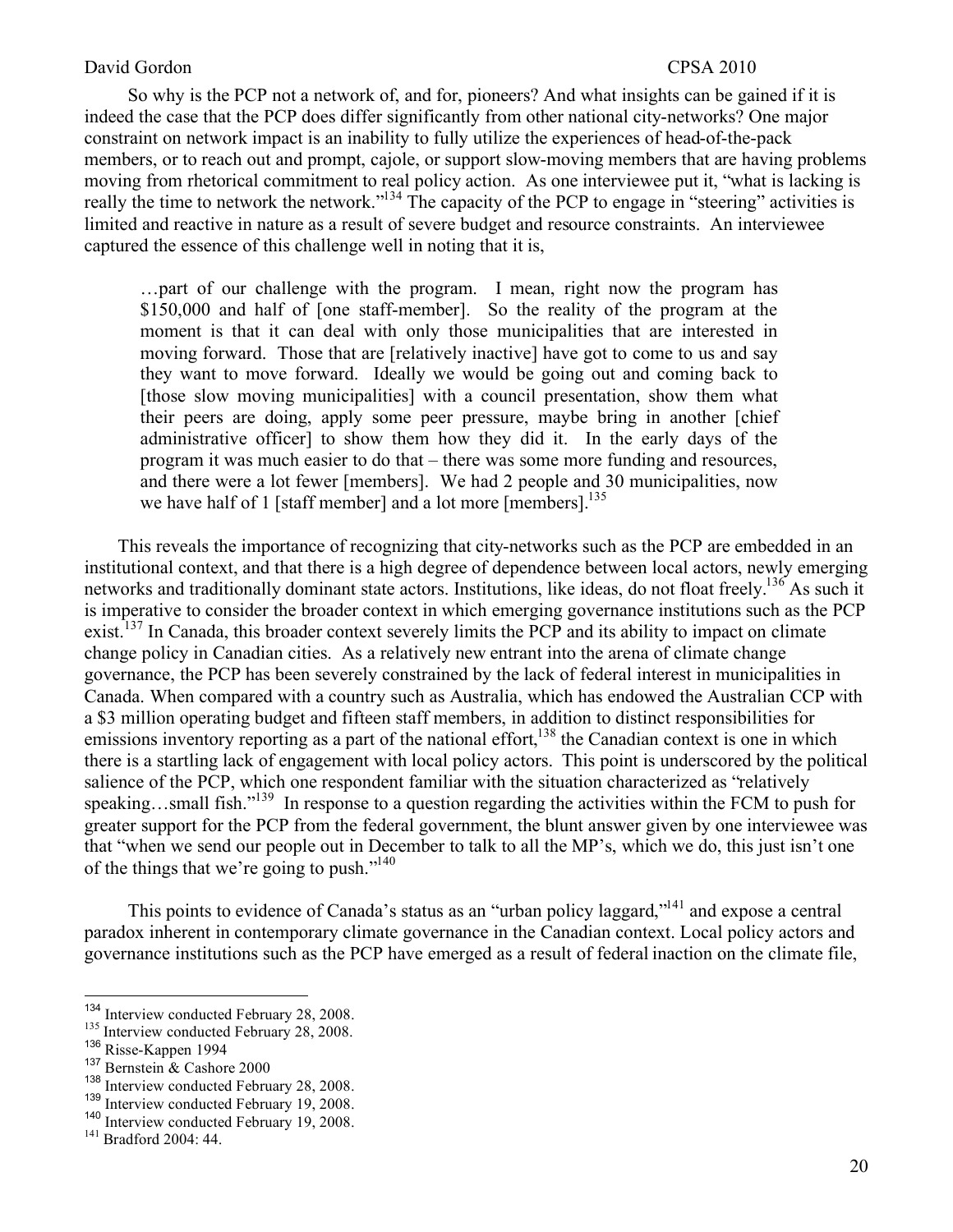filling the policy vacuum created by the absence of a coherent national policy strategy and framework. However, cities and city-networks are constrained as a result of the institutional context in which they are embedded, a context that accords junior status to cities and that limits the jurisdictional and financial capacity of cities to engage with climate policy. What is needed is a more inclusive, multilevel approach that enables cities and city-networks, but such an approach is reliant on national interest in enabling policy action on climate change. The experience of the PCP is part of a broader North American phenomenon, in which sub-, and non-, state actors are engaging in climate governance in contexts of federal apathy and inaction.<sup>142</sup>

## *7. Next Steps and Concluding Thoughts*

This paper has attempted to explore and illuminate the particular "steering" mechanisms through which the PCP, as a Canadian city-network operating in the issue area of climate change, impacts the interests and actions of its constituent members. As a counterweight to analyses that focus on the manner in which such networks impact on national climate policy, this paper has sought to address networks such as the PCP as governance institutions in their own right, and to look at how they engage in "internal" governance. The picture that emerged was one of the PCP as primarily an enabling governance actor, providing constituent members with access to resources, technical tools, specialized knowledge and support, and policy frameworks to guide the process and substance of local climate policy engagement. The case studies revealed the existence and overlap the four "steering" mechanisms, and also highlighted asymmetries in the extent to which these pathways of influence are utilized. This asymmetry runs contrary to findings in the extant literature on city-networks as governance institutions, leading to the tentative conclusion that the PCP is better characterized as a network of baby-steps, for beginners rather than a network of pioneers, for pioneers. It was suggested that the reasons for this can be found in the broader institutional and political context in which the PCP exists, a context that enables and constrains in both material (access to resources, political jurisdiction and formal authority) and ideational (norms regarding policy and governance legitimacy) terms.

There are several avenues along which the tentative conclusions and generalizations that have been put forward can be further explored. Three possibilities jump out. First, generalizations drawn from research conducted for this paper are limited by the fact that only two case studies were conducted. Expanding the study to include a larger, and more varied, set of cases would help to test some of the conclusions regarding the nature and extent of internal governance impact in the PCP. Interviews with policy actors in a broader set of member cities would also help to develop a picture of the extent to which PCP members establish peer-to-peer networks, and the extent to which ideas, norms, and best practices move along such pathways.<sup>143</sup> This would give a better picture as to what kind of relational pathways city-networks like the PCP evolve, how strong those network pathways are, and to what extent they actually produce learning and change. A second area of future research would build from this investigation into the types, and strength, of network linkages formed between PCP members, and would focus more broadly on the connection between institutional context, network form, and network function. Applying network theory to city-networks such as the PCP would help to illuminate the relationships that form between the network core and constituent members, and to identify key network nodes and the power, authority, and legitimacy that produces, and is produced by, this relational

<sup>142</sup> Selin & VanDeveer 2009

<sup>&</sup>lt;sup>143</sup> David Fidler proposes the concept of "open-source" governance in an article on the evolution of global health governance. Toby Warden suggests that the expansion of city engagement with the U.S. Mayor's Climate Protection Agreement can be understood as an instance of "viral governance." Both of these are interesting examples of new thinking regarding the conceptual metaphors that inform efforts to understand contemporary and evolving governance phenomena and could be profitably applied to the material at hand, and refined theoretically through such application. See Fidler 2007; Warden 2009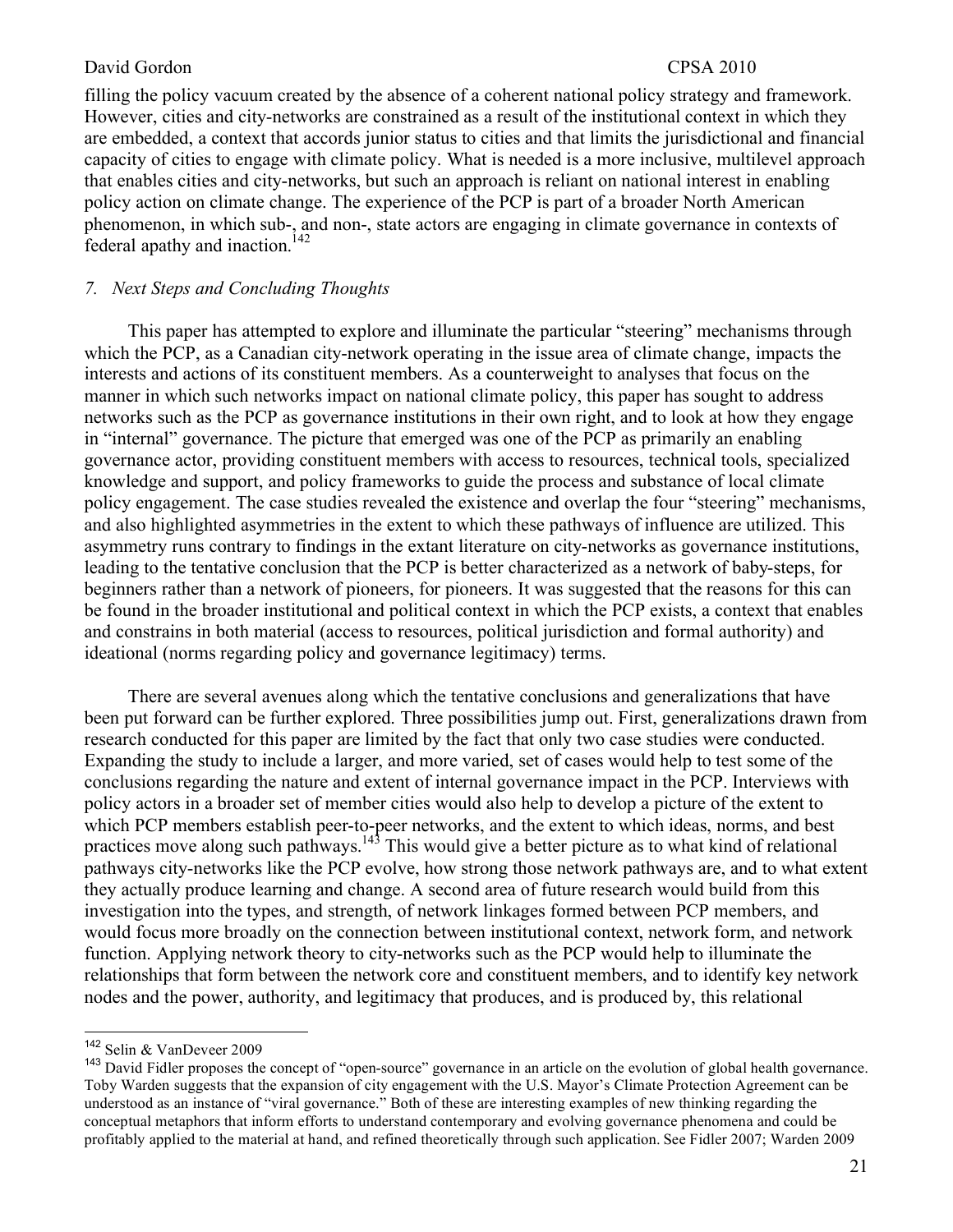infrastructure.<sup>144</sup> This would allow for a more nuanced investigation regarding the social relations that are formed by, and form, networks, and would direct attention to the manner in which such relations act to enable and constrain network members.<sup>145</sup> It would also open the door to a fuller exploration of the differences between the PCP and other city-networks, in order to explore how and why these networks differ, and to assess the strengths, weaknesses, openings, and closures that result.<sup>146</sup> A third area of research would look at the interactions between city-networks such as the PCP and other governance networks operating in the issue area of climate change. As the number of governance networks and institutions has increased, the extent to which they overlap and interact (functionally, in terms of membership, or in terms of geographically-concrete interactions in particular locations) and the implications of such interactions is an area of increasing interest and importance.<sup>147</sup> Diffusion of governance to a broader and more diverse set of actors and institutions increases the need for coordination between them, yet on-the-ground coordination and even communication between citynetworks such as the PCP and the C40 remains stunted.<sup>148</sup> This raises questions as to the impacts of such inter-network competition and antipathy, and points to the need to extent research into city-networks in the direction of tracing and understanding their location in broader, multi-level contexts.

This paper is thus a first attempt at thinking about the role, activities, and impacts of one class of emerging climate governance institutions. As important as it is to explore the manner in which "pressure from below...[may] soon shape federal policy making and outcomes<sup>", 149</sup> in the issue area of climate change, it is equally important to explore the emerging institutions and actors engaged in defining, understanding, and authorizing solutions to the problem of climate change. While such activities are to a large extent dependent upon the implementation of strong national, and international, policy frameworks, the expanding cast of actors and institutions engaged with climate change is an exciting, interesting, and relevant area of investigation that deserves sustained attention in the years to come.

<sup>144</sup> Okereke *et al*<sup>2009</sup>

<sup>145</sup> Hafner-Burton *et al* 2009

<sup>146</sup> As an illustration of the opportunities and threats, CCP-Australia, as mentioned above, *was* a strong city-network that has benefited from empowerment by the Commonwealth government in Australia in the form of political authority and financial/bureaucratic resources. As a result, CCP-Australia *was* a network with a strong central node that has been able to engender significant emissions reducing performance amongst its membership. Note the past tense. CCP-Australia was officially shut down in June 2009 after the Commonwealth government cut all funding to the program. This points to the dangers inherent in such a network form, one whose strong core is the product of an dependence on national funds. The CCP-Australia network has been reconstituted by ICLEI-Oceania as a pay-for-service network, operating on a consultant basis. It will be interesting to see how the network evolves, and what lessons it might hold for the PCP and vice versa, now that the two networks find themselves in similar structural conditions. ICLEI Oceania. 2009. "Climate Funding Ends but Local Action Continues," Media Release 21 May. Available at: http://www.iclei.org/index.php?id=5223. Accessed 24 May 2010.<br><sup>147</sup> Bernstein *et al* 2009<br><sup>148</sup> Interview responses.

<sup>&</sup>lt;sup>149</sup> Selin & VanDeveer 2007*:* 21.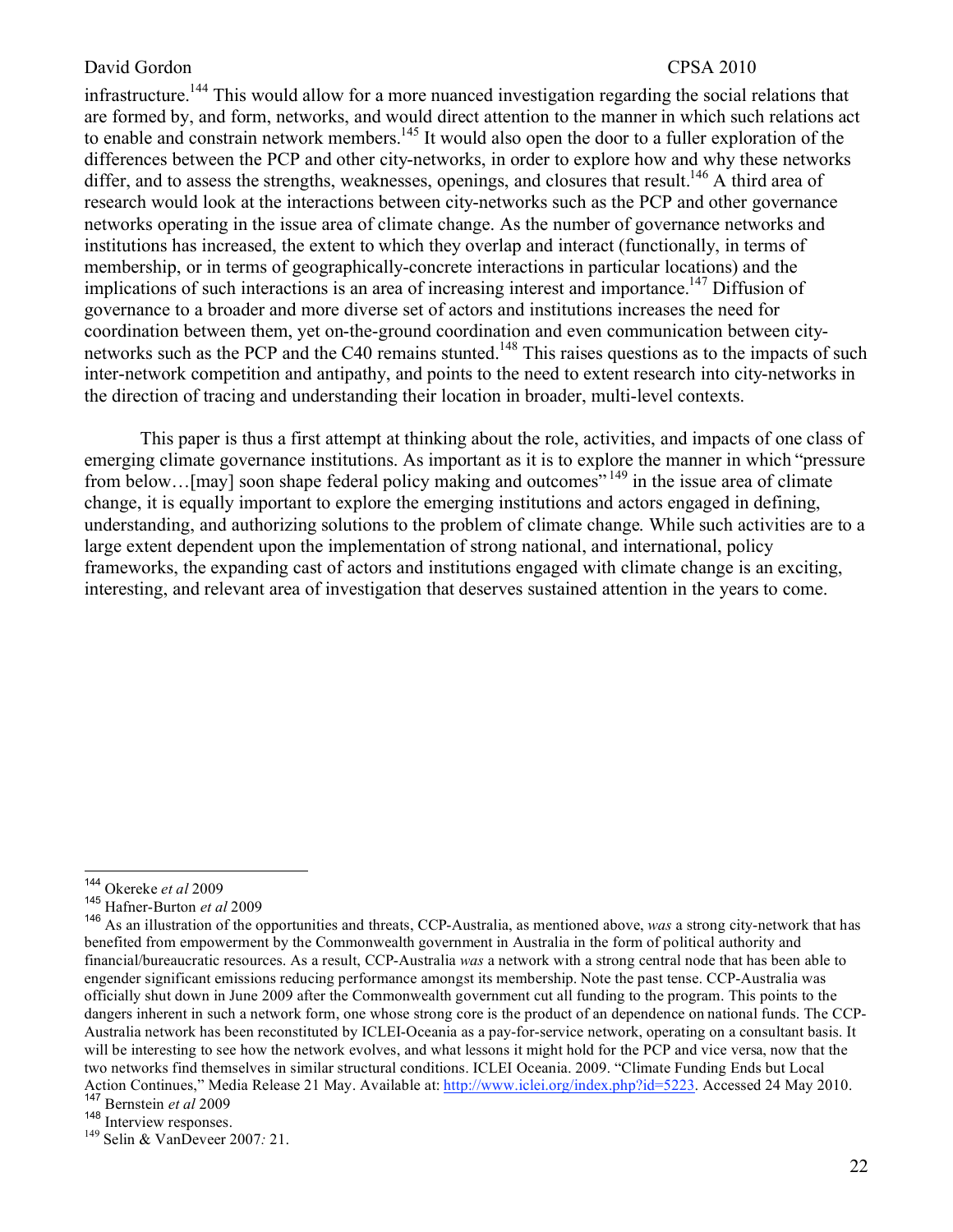- Alber, Gotelind and Kristine Kern. 2008. "Governing Climate Change in Cities: Modes of Urban Governance in Multi-Level Systems," OECD International Conference, 'Competitive Cities and Climate Change', 2<sup>nd</sup> Annual Meeting of the OECD Roundtable Strategy for Urban Development, Milan 9-10 October 2008. Available at: http://www.oecd.org/dataoecd/54/63/42545036.pdf. Last Accessed February 2010.
- Andanova, Liliana, Michele M. Betsill, and Harriet Bulkeley. 2009. Transnational Climate Governance, *Global Environmental Politics* 9(2): 52-73
- Atkinson, Michael M. and William D. Coleman. 1992. Policy Networks, Policy Communities and the Problems of Governance, *Governance*, 5, 2, 154-180.
- Australian Greenhouse Office. 2006. 2006: "Celebrating a Decade of Local Greenhouse Action. Cities for Climate Protection Australia Reporting 2006." Available at: http://www.iclei.org/index.php?id=ccpreports. Accessed 21 May 2010.

Bernstein, Steven. 2001. *The Compromise of Liberal Environmentalism*. New York: Columbia University Press.

- Bernstein, Steven, and Benjamin Cashore. 2000. Globalization, Fourth Paths of Internationalization and Domestic Policy Change: The Case of Eco-forestry Policy Change in British Columbia, Canada. *Canadian Journal of Political Science* 33 (1): 67-99.
- Bernstein, Steven, Benjamin Cashore, Kelly Levin, and Graeme Auld. 2007. "Playing it Forward: Path Dependency, Progressive Incrementalism, and the 'Super Wicked' Problem of Global Climate Change." Paper presented at the annual meeting of the International Studies Association, Chicago, IL.
- Bernstein, Steven, Jennifer Clapp, and Matthew Hoffman. 2009. "Reframing Global Governance: Results of a CIGI/CIS Collaboration," CIGI Environmental Governance Working Paper No. 45, December. Available at: http://www.cigionline.org
- Betsill, Michele M, and Harriet Bulkeley. 2003. *Cities and Climate Change: Urban Sustainability and Global Environmental Governance* New York: Routledge
- ---. 2007. Looking Back and Thinking Ahead: A Decade of Cities and Climate Change Research*, Local Environment* 12(5): 447-456
- Boyd, David. 2003. *Unnatural Law: Rethinking Canadian Environmental Law and Policy.* Vancouver: UBC Press
- Bradford, Neil. 2004. Place Matters and Multi-Level Governance: Perspectives on a new Urban Policy Paradigm, *Policy Options* 25(2): 39-44
- ---. 2002. "Why Cities Matter: Policy Research Perspectives for Canada." *Ottawa: CPRN Discussion Paper No. F/23.*
- Bulkeley, Harriet and Michele M. Betsill. 2005. Rethinking Sustainable Cities: Multilevel Governance and the "Urban " Politics of Climate Change, *Environmental Politics* 14(1): 42-63.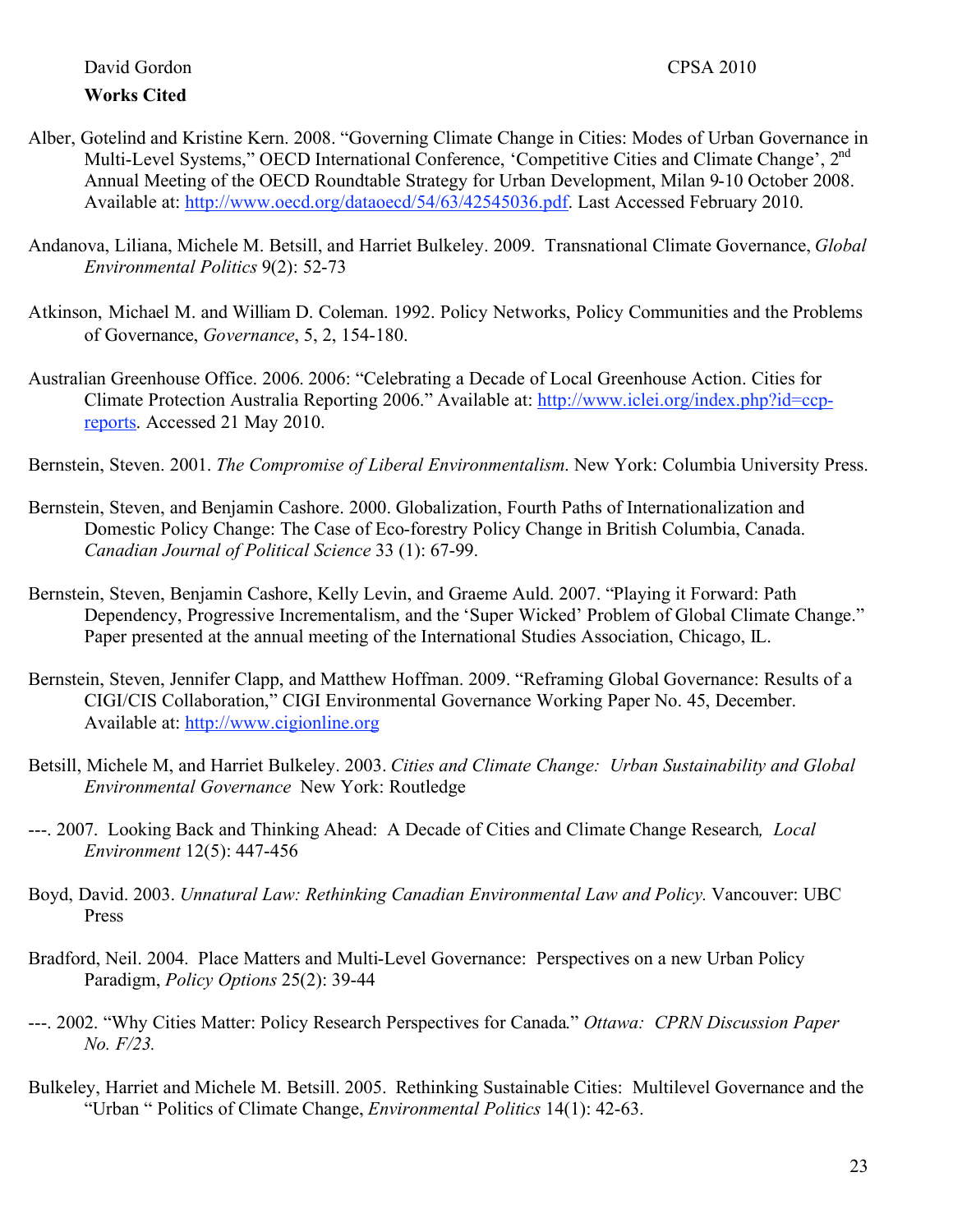- Bulkeley, Harriet, Heike Schroeder, Katy Janda, Jimin Zhao, Andrea Armstrong, Shu Yi Chu, and Shibani Ghosh. 2009. "Cities and Climate Change: The Role of Institutions, Governance, and Urban Planning," *Report prepared for the World Bank Urban Symposium on Climate Change*. Available at: http://www.urs2009.net/docs/papers/Bulkeley.pdf
- Cavin, Joelle Salomon, Anouk Leippert, Jean-Jacques Helluin. 2009. "Climate Change and the Role of Cities in the Strategies of International Institutions," Paper delivered at the Fifth Urban Research Symposium, Marseille, France, 28-30 June.
- City of Toronto. 2007. *Mandate of the Toronto Environment Office*. Accessed May 24, 2010: www.toronto.ca/legdocs/mmis/2007/pe/bgrd/backgroundfile-7303.pdf.
- City of Winnipeg. 2000. "Towards a Sustainable Winnipeg: An Environmental Agenda." December 2000. Available at: http://www.winnipeg.ca/cao/media/news/nr\_2000/nr\_20001215.stm. Last accessed February 2010.
- ---. 2001. "Plan Winnipeg 2020 Vision: A Long Range Plan For City Council." Adopted December 12, 2001. Available at:http://winnipeg.ca/Services/government/PlanWinnipeg/. Last accessed February 2010.
- ---. 2003. "Civic Environmental Committee Annual Report: 2002." Available at: www.winnipeg.ca/clkdmis/documents/epc/2003/a1947/03%20cec%20report%20attachment.pdf - 2003- 04-17. Last accessed February 2010.
- ---. 2006. "Climate Change Action Plan." Available at: http://www.winnipeg.ca/Interhom/GreenSpace/ClimateChange.stm. Last accessed February 2010.
- ---. 2007a. "Climate Change Action Plan Quarterly Status Report First Quarterly Report. January 2007." Submitted to the Executive Policy Committee January 15, 2007. Available at: http://www.winnipeg.ca/Interhom/GreenSpace/ClimateChange.stm. Last accessed February 2010.
- ---. 2007b. "Climate Change Action Plan Quarterly Status Report Second Quarterly Report. April 2007." Submitted to the Executive Policy Committee July 6, 2007. Available at: http://www.winnipeg.ca/Interhom/GreenSpace/ClimateChange.stm. Last accessed February 2010.
- ---. 2007c. "Climate Change Action Plan Quarterly Status Report Third/Fourth Quarterly Reports. October 1, 2007." Submitted to the Executive Policy Committee October 22, 2007. Available at: http://www.winnipeg.ca/Interhom/GreenSpace/ClimateChange.stm. Last accessed February 2010.
- Coleman, William D. and Grace Skogstad, eds. 1990. *Policy Communities and Publ*ic *Policy in Canada*. Toronto: Copp Clark Pitman.
- Corfee-Morlot, J., L. Kamal-Chaoui, M. G. Donovan, I. Cochran, A. Robert, and P.J. Teasdale. 2009. "Cities, Climate Change and Multilevel Governance," OECD Environmental Working Papers Number 14
- Davies, Anna R. 2005*.* Local action for climate change: transnational networks and the Irish experience, *Local Environment* 10(1): 21-40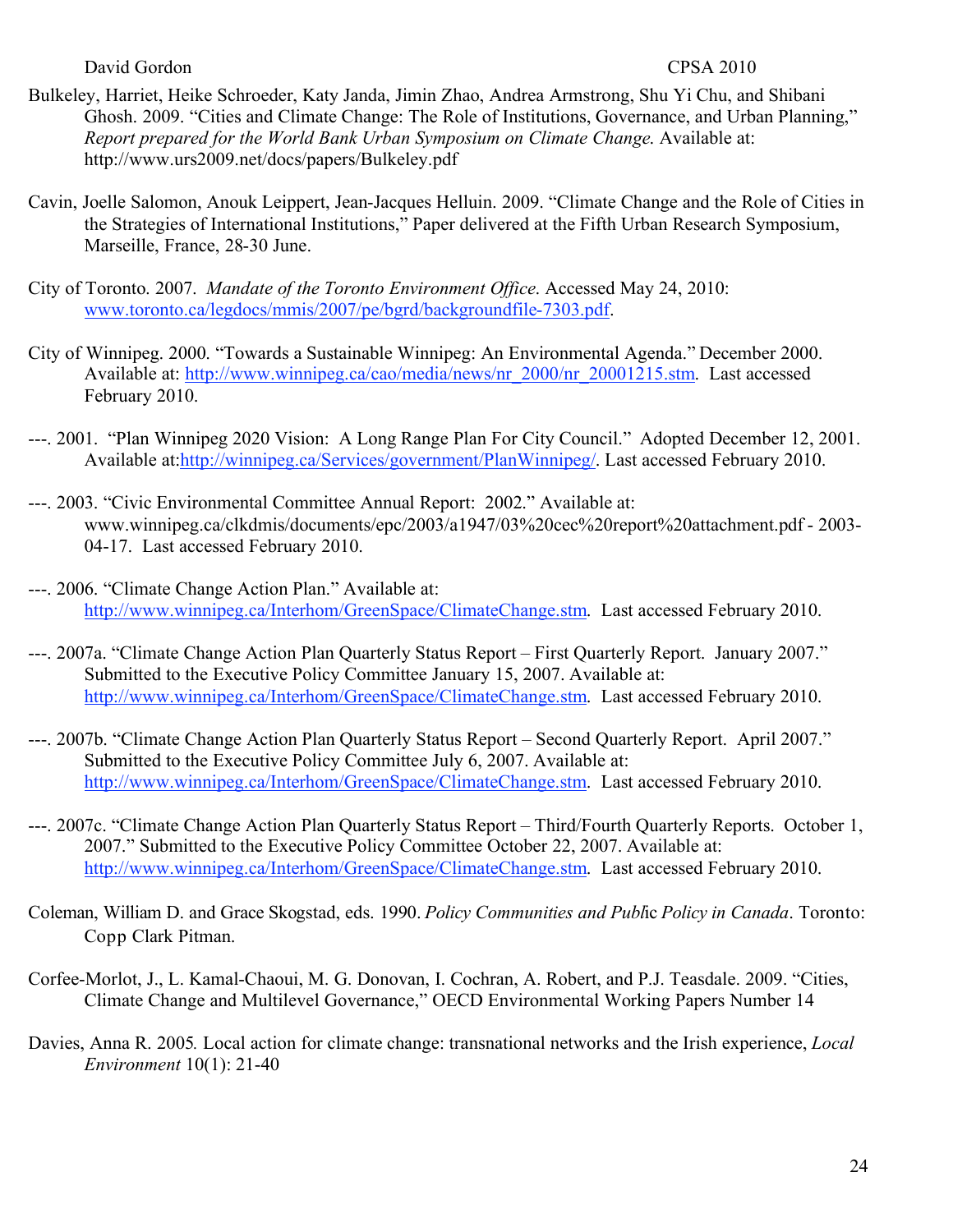- Deangelo, B., and L. D. Harvey. 1998. The Jurisdictional Framework for Municipal Action to Reduce Greenhouse Gas Emissions: Case Studies from Canada, U.S.A and Germany, *Local Environment* 3: 111–136.
- Dodman, David, and David Satterthwaite. 2009. Climate Change: Are Cities Really to Blame? *Urban World* 1 (2): 12-13
- Elander, Ingemar, Eva Gustavsson, and Mats Lundmark. 2006. "Multilevel Governance, Networking Cities and Climate Change: Experiences from two Swedish Cities," Paper presented at the Sixth European Urban & Regional Studies Conference 21st-24th September 2006, Comwell Hotel, Roskilde, Denmark. Available at: http://ideas.repec.org/a/pio/envirc/v27y2009i1p59-74.html. Accessed May 2010
- EnviroEconomics. 2009. "Act Locally: The Municipal Role in Fighting Climate Change. Report prepared for the Federation of Canadian Municipalities," December 8. Available at: http://www.fcm.ca/english/View.asp?mp=1&x=1235
- Federation of Canadian Municipalities. 2005. *Partners for Climate Protection Annual Report: 2004-2005*. Ottawa: FCM
- ---. 2005. *Quick Action Guide; Municipal Action on Climate Protection*. Available at: http://www.sustainablecommunities.fcm.ca/Partners-for-Climate-Protection/Toolkit.asp. Last accessed March 2010.
- ---. 2004. *Partners for Climate Protection Annual Report: 2003-2004*. Ottawa: FCM
- Fidler, David P. 2007. Architecture amidst Anarchy: Global Health's Quest for Governance, *Global Health Governance*, 1 (1): 1-17
- Gore, Christopher D. and Pamela J. Robinson. 2005. Barriers to Canadian Municipal Response to Climate Change, *Canadian Journal of Urban Research* 14(1): 102-120
- Gore, Christopher. 2010. The Limits and Opportunities of Networks: Municipalities and Canadian Climate Change Policy, *Review of Policy Research* 27(1): 27-46
- Granberg, Mikael. 2005. "Swedish Local Authorities and Climate Governance: "Multidimensional" Networking in Action?" Paper for presentation at the Nordic Political Science Association XIV Congress, Aug  $11 - 13$ , 2005 at the University of Rekjavik.
- Haas, Peter. 1992. Epistemic Communities and International Policy Coordination, *International Organization*, 46 (1): 1-35
- Hafner-Burton, Emilie M., Miles Kahler, and Alexander H. Montgomery. 2009. Network Analysis for International Relations, *International Organization* 63: 559-592
- Hajer, Maarten. 2003. Policy without Polity? Policy analysis and the institutional void. *Policy Sciences* 36 (2): 175-195.
- Harvey, L. D. Danny. 1993. Tackling Urban CO2 Emissions in Toronto, *Environment* 35 (7): 16-44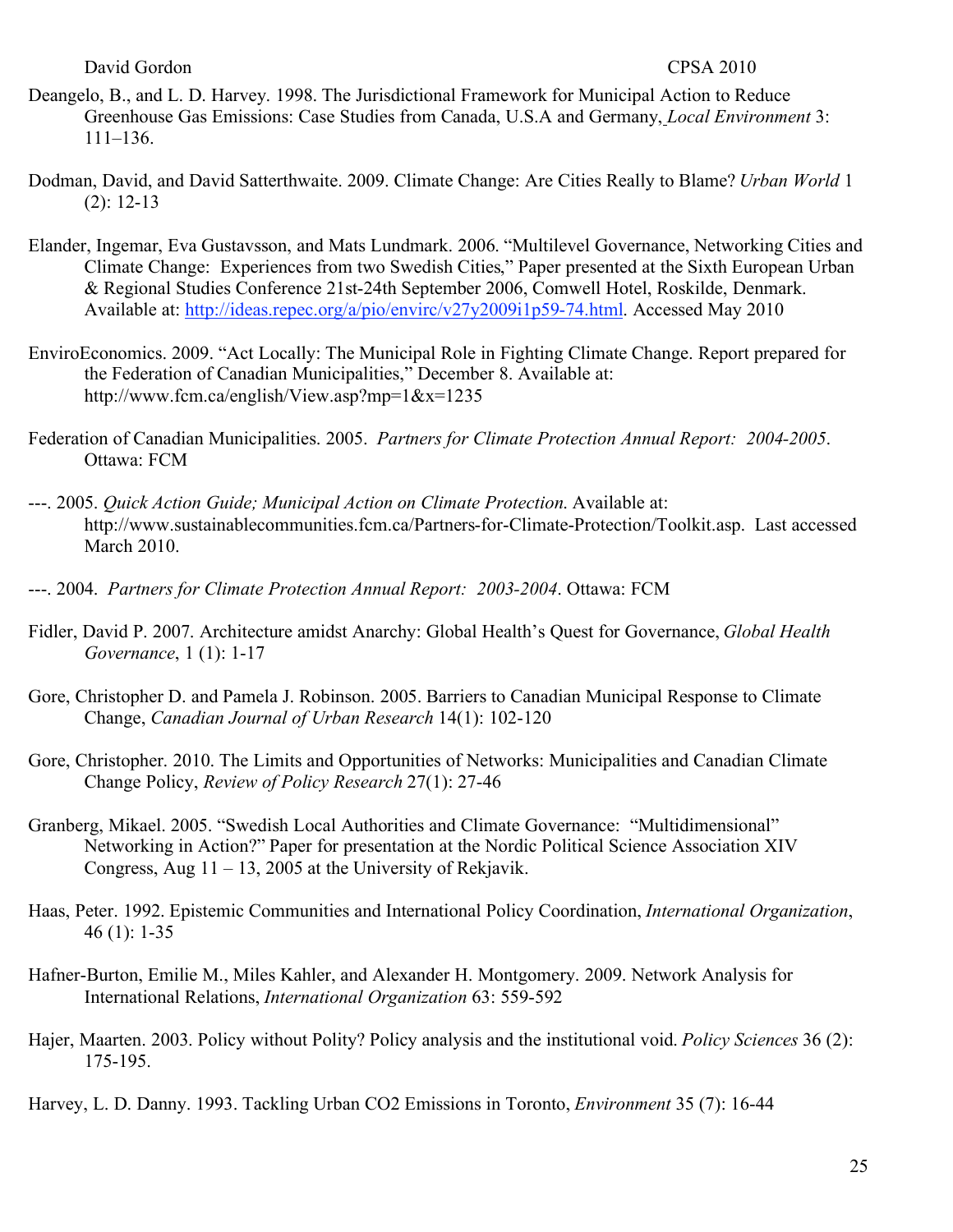- Hoffman, Matthew J. 2005. *Ozone Depletion and Climate Change: Constructing a Global Response*. Albany: State University of New York Press.
- ---. Forthcoming. *Climate Governance at the Crossroads: Experimenting with a Global Response*. Oxford, UK: Oxford University Press.
- Hooghe, Liesbet and Gary Marks. 2001. *Multilevel Governance and European Integration* Maryland: Rowan & Littlefield Publishers
- ---. 2003. Unravelling the Central State, but How? Types of Multi-level Governance, *American Political Science Review* 97 (2): 233–43.
- Howlett, Michael. 2002. Do networks matter? Linking policy network structure to policy outcomes: evidence from four Canadian policy sectors 1990–2000, *Canadian Journal of Political Science* 35: 235–267
- International Energy Agency. 2008. *World Energy Outlook 2008*. Available at: http://www.worldenergyoutlook.org/docs/weo2008/WEO\_2008\_Chapter\_8.pdf. Accessed 10 May 2010.
- IPCC. 2007. *Climate Change 2007: Synthesis Report*. Cambridge University Press, Cambridge, United Kingdom and New York, NY, USA. Available at: http://www.ipcc.ch/publications\_and\_data/ar4/wg3/en/contents.html
- Keck, Margaret E., and Kathryn Sikkink. 1998. *Activists beyond borders: Advocacy networks in international politics*. Ithaca, NY: Cornell University Press.
- Kern, Kristine, and Harriet Bulkeley. 2009. Cities, Europeanization and Multi-level Governance: Governing Climate Change through Transnational Municipal Networks. *Journal of Common Market Studies* 47 (2): 309-332.
- Kives, Bartley. 2009a. Gases Gone at Stroke of a Pen, *Winnipeg Free Press*, January 23. Available at: http://www.winnipegfreepress.com/breakingnews/Gases-gone-at-stroke-of-pen38212854.html. Accessed May 10, 2010
- ---. 2009b. Green Pointman Leaves City Hall, *Winnipeg Free Press* March 13. Available at: http://www.winnipegfreepress.com/breakingnews/Green-pointman-leaves-city-hall-41199032.html. Accessed March 2010
- Kousky, Carolyn and Stephen H. Schneider. 2003. Global Climate Policy: Will Cities Lead the Way? *Climate Policy* 3 (4): 359-372.
- Lambright, W. H., S. A. Changnon, and L. D. Harvey. 1996. Urban Reactions to the Global Warming Issue: Agenda Setting in Toronto and Chicago, *Climatic Change* 34: 463–478.
- Lazarus, Richard J. 2009. Super wicked problems and climate change: restraining the present to liberate the future, *Cornell Law Review* 94: 1153-1233
- Lindseth, Gard. 2004. The Cities for Climate Protection Campaign (CCPC) and the framing of Local Climate Policy, *Local Environment* 9 (4): 325 – 336.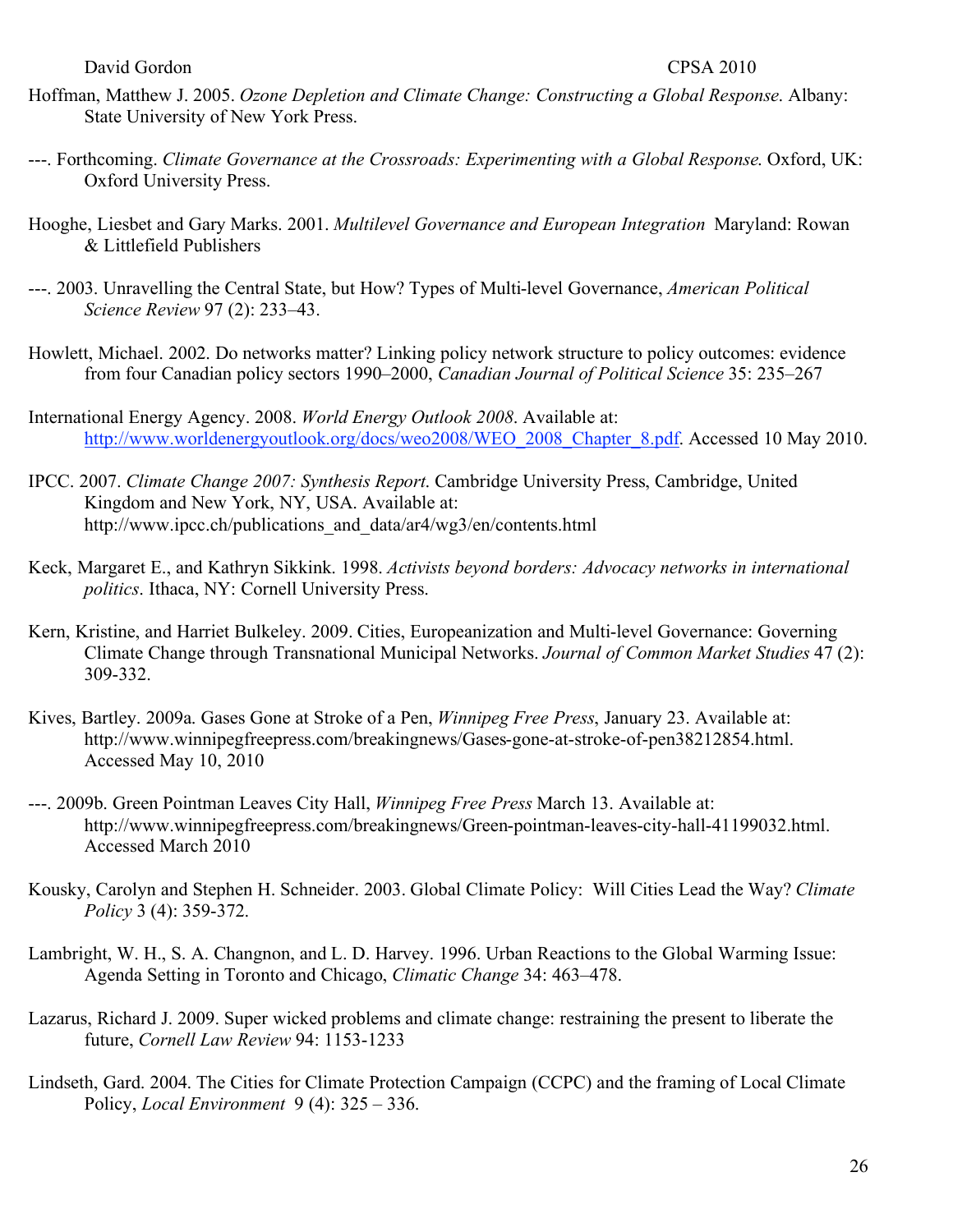- Marshall, Dale. 2006. *All Over the Map: 2006 Status Report of Provincial Climate Change Plans*. Vancouver: David Suzuki Foundation.
- ---. 2008. *Provincial Power Play: Breaking Away from Federal Inaction on Climate Change*. Vancouver: The David Suzuki Foundation
- Montpetit, Eric. 2003. *Misplaced Distrust: Policy Networks and the Environment in France, the United States, and Canada*. Vancouver: UBC Press
- Moser, Susanne C., and Lisa Dilling, eds. 2007. *Creating a Climate for Change: Communicating Climate Change and Facilitating Social Change* Cambridge: Cambridge University Press.
- Okereke, Chukwumerije, Harriet Bulkeley, and Heike Schroeder. 2009. Conceptualizing Climate Governance Beyond the International Regime, *Global Environmental Politics* 9 (1): 58-78
- Powell, Walter. 1990. Neither market nor hierarchy: network forms of organization, *Res. Org. Behav* 12: 295– 336
- Province of Ontario. "Bill 53: An Act to revise the City of Toronto Acts, 1997 (Nos. 1 and 2), to amend certain public Acts in relation to municipal powers and to repeal certain private Acts relating to the City of Toronto." Available at: www.toronto.ca/committees/pdf/torontoact.pdf. Last accessed February 2010.
- Rabe, Barry. 2007. Beyond Kyoto: Climate Change Policy in Multilevel Governance Systems, *Governance* 20 (3): 423-444
- Roberts, Kari. 2008. *Setting an Example: Combating Climate Change in North America* Calgary: Canada West Foundation). Available at: http://www.cwf.ca/V2/cnt/publication\_200804211128.php. Last accessed March 2010.
- Risse-Kappen, Thomas. 1994. Ideas do not float freely: transnational coalitions, domestic structures, and the end of the cold war, *International Organization* 48 (2): 185-214
- Risse, Thomas, Stephen Ropp, and Kathryn Sikkink, eds. 1999. *The Power of Human Rights: International Norms and Domestic Change*. Cambridge: Cambridge University Press.
- Rosenau, James. 1997. *Along the Domestic-Foreign Frontier: exploring governance in a turbulent world* Oxford, UK: Oxford University Press.
- ---. 2003. *Distant Proximities: Dynamics Beyond Globalization*. Princeton: Princeton University Press.
- Ruggie, John. 1993. Territoriality and Beyond: Problematizing Modernity in International Relations, *International Organization* 47 (1): 139-174.
- ---. 2004. Reconstituting the Global Public Domain: Issues, Actors and Practices. *European Journal of International Relations* 10 (4): 499-531.
- Sancton, Andrew. 2006. Cities and Climate Change: Policy-Takers, Not Policy-Makers, *Policy Options* 27 (8) October 2006: 32-34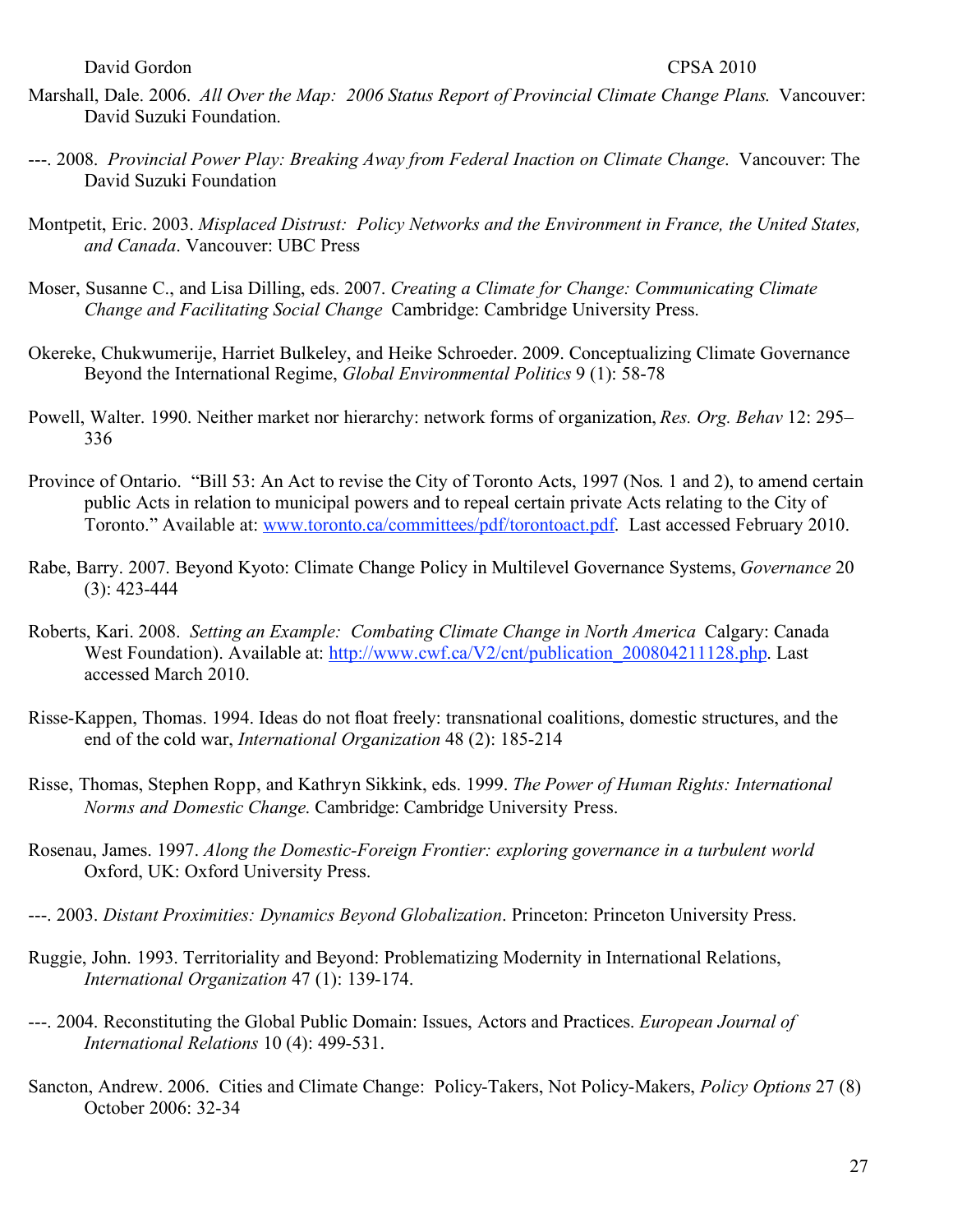- Satterthwaite, David. 2007. "The transition to a predominantly urban world and its underpinnings." IEED Human Settlements Discussion Paper Urban Change 4. London: IEED. Available at: http://www.iied.org/pubs/display.php?o=10550IIED. Accessed May 2010.
- Schreurs, Miranda. 2008. From the Bottom Up: Local and Subnational Climate Change Politics, *The Journal of Environment and Development* 17 (4): 343-355
- Schroeder, Heike, and Harriet Bulkeley. 2009. Global Cities and the Governance of Climate Change: What is the Role of Law in Cities? *Fordham Urban Law Journal* 36: 313-359.
- Selin, Henrik and Stacey D. VanDeveer. 2005. Canadian-U.S. Environmental Cooperation: Climate Change Networks and Regional Action, *The American Review of Canadian Studies* 35 (2): 353-378
- ---. 2007. Political Science and Prediction: What's Next for U.S. Climate Change Policy? *Review of Policy Research* 24(1): 1-27.
- ---, eds. 2009. *Changing Climates in North American Politics: Institutions, Policymaking, and Multilevel Governance*. Cambridge: MIT Press
- Slaughter, Anne-Marie. 2004. *A New World Order*, Princeton, NJ: Princeton University Press
- Simpson, Jeffrey. 2010. For Relevant Politics, Look to Provinces and Municipalities, *The Globe & Mail*, 8 May 2010. Available at: http://www.theglobeandmail.com/news/opinions/for-relevant-politics-look-to-theprovinces-and-municipalities/article1559391/. Accessed May 10, 2010.
- Simpson, Jeffrey, Mark Jaccard, and Nic Rivers. 2007. *Hot Air: Meeting Canada's Climate Change Challenge* Mcclelland and Stewart Ltd.
- Slocum, Rachel. 2004. Consumer Citizens and the Cities for Climate Protection campaign, *Environment & Planning A*, 36 (5): 763 – 782
- Robert Stavins. 2010. "Who Killed Cap & Trade?" 28 March 2010. Available at: http://belfercenter.ksg.harvard.edu/analysis/stavins/?p=581. Accessed 24 May 2010.
- The Climate Group. 2005. *Low Carbon Leaders: Cities*. Available at: http://theclimategroup.org/assets/resources/low\_carbon\_leader\_cities.pdf. Last accessed March 2010.
- Thompson, Grahame. 2003. *Between Hierarchies and Markets: The Logic and Limits of Network Forms of Organization* Oxford: Oxford University Press.
- Toly, Noah J. 2008. Transnational Municipal Networks in Climate Politics: From Global Governance to Global Politics. *Globalizations* 5 (3): 341-356.
- Toronto Atmospheric Fund. 2001. "The City of Toronto's Corporate Energy Use and CO2 Emissions, 1990- 1998: A Progress Report." Available at: www.toronto.ca/taf/pdf/co2emissions 060101.pdf. Last accessed January 2010.
- ---. 2003a. "Moving Towards Kyoto: Toronto's Emission Reductions 1990-1998 Technical Report." Available at: http://www.toronto.ca/taf/reports.htm. Last accessed January 2010.